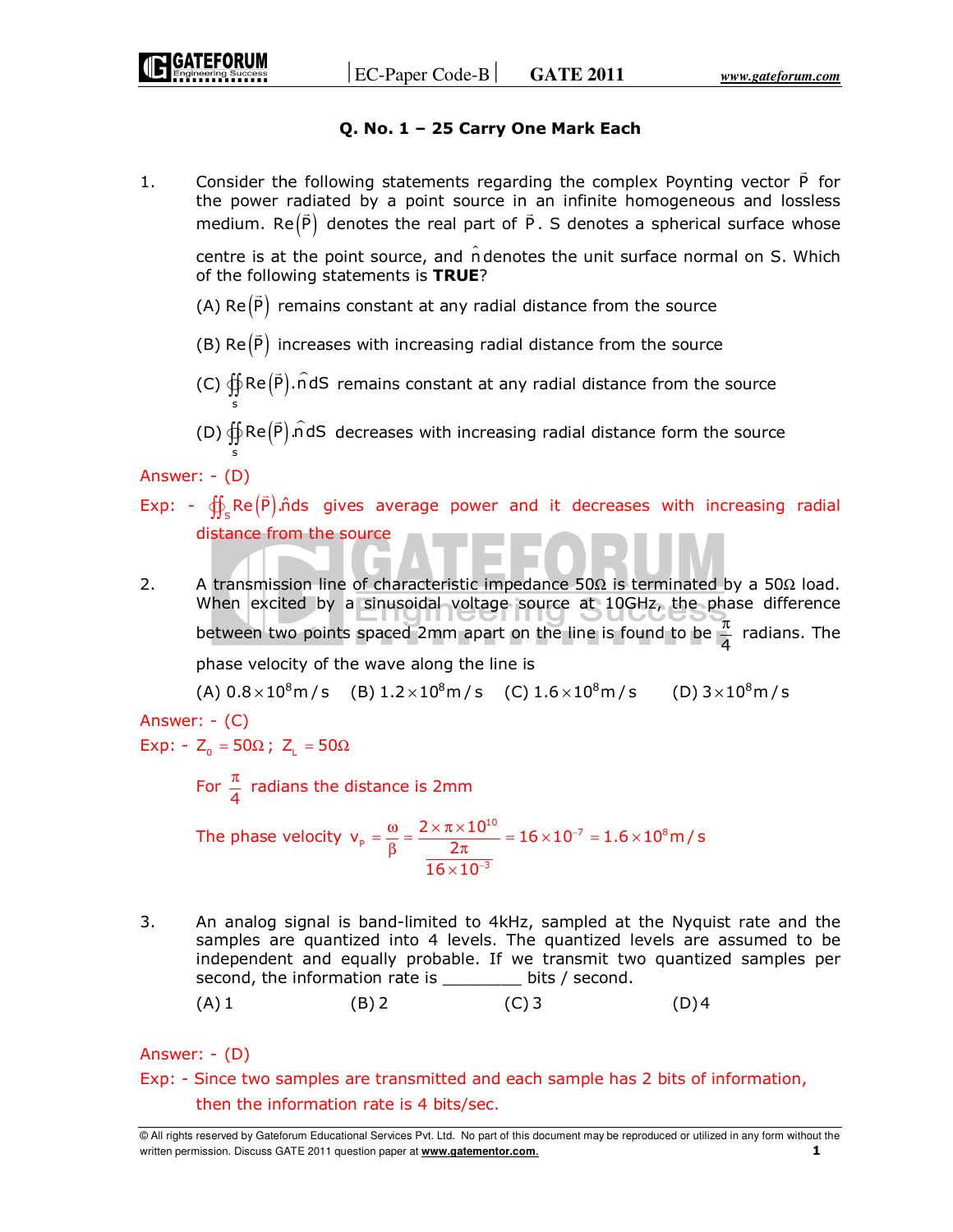4. The root locus plot for a system is given below. The open loop transfer function corresponding to this plot is given by

(A) 
$$
G(s)H(s) = k \frac{s(s+1)}{(s+2)(s+3)}
$$
  
\n(B)  $G(s)H(s) = k \frac{(s+1)}{s(s+2)(s+3)^2}$   
\n(C)  $G(s)H(s) = k \frac{1}{s(s-1)(s+2)(s+3)}$ 

Answer: - (B)

Exp:  $-$  ' $x' \rightarrow$  indicates pole

'O' → indicates zero

The point on the root locus when the number of poles and zeroes on the real axis to the right side of that point must be odd

- 5. A system is defined by its impulse response  $h(n) = 2<sup>n</sup>u(n-2)$ . The system is
	- (A) stable and causal (B) causal but not stable (C) stable but not causal (D) unstable and non-causal

Answer: - (B) Engineering Success Exp: -  $h(n) = 2<sup>n</sup> u(n-2)$ . . . . . . h(n) is existing for  $n>2$ ; so that  $h(n) = 0; n < 0 \Rightarrow$  causal

$$
\sum_{n=-\infty}^{\infty}\left|h\left(n\right)=\sum_{n=\infty}^{\infty}2^{n}u\left(n-2\right)=\sum_{n=2}^{\infty}2^{n}=\infty\Rightarrow \text{ System is unstable}
$$

6. If the unit step response of a network is  $(1-e^{-\alpha t})$ , then its unit impulse response is

(A)  $\alpha e^{-\alpha t}$  $\alpha {\rm e}^{-\alpha {\rm t}} \qquad \qquad \text{ (B) } \alpha^{-1} {\rm e}^{-\alpha {\rm t}} \qquad \qquad \text{ (C) } \big( 1 - \alpha^{-1} \big) {\rm e}^{-\alpha {\rm t}} \qquad \qquad \text{ (D) } (1 - \alpha) \, {\rm e}^{-\alpha {\rm t}}$ 

Answer: - (A)

Exp: -  $S(t) \rightarrow$  step response

Impulse response 
$$
h(t) = \frac{d}{dt}(S(t)) = \frac{d}{dt}(1 - e^{\alpha t}) = \alpha e^{\alpha t}
$$

7. The output Y in the circuit below is always '1' when



<sup>©</sup> All rights reserved by Gateforum Educational Services Pvt. Ltd. No part of this document may be reproduced or utilized in any form without the written permission. Discuss GATE 2011 question paper at **www.gatementor.com**. **2**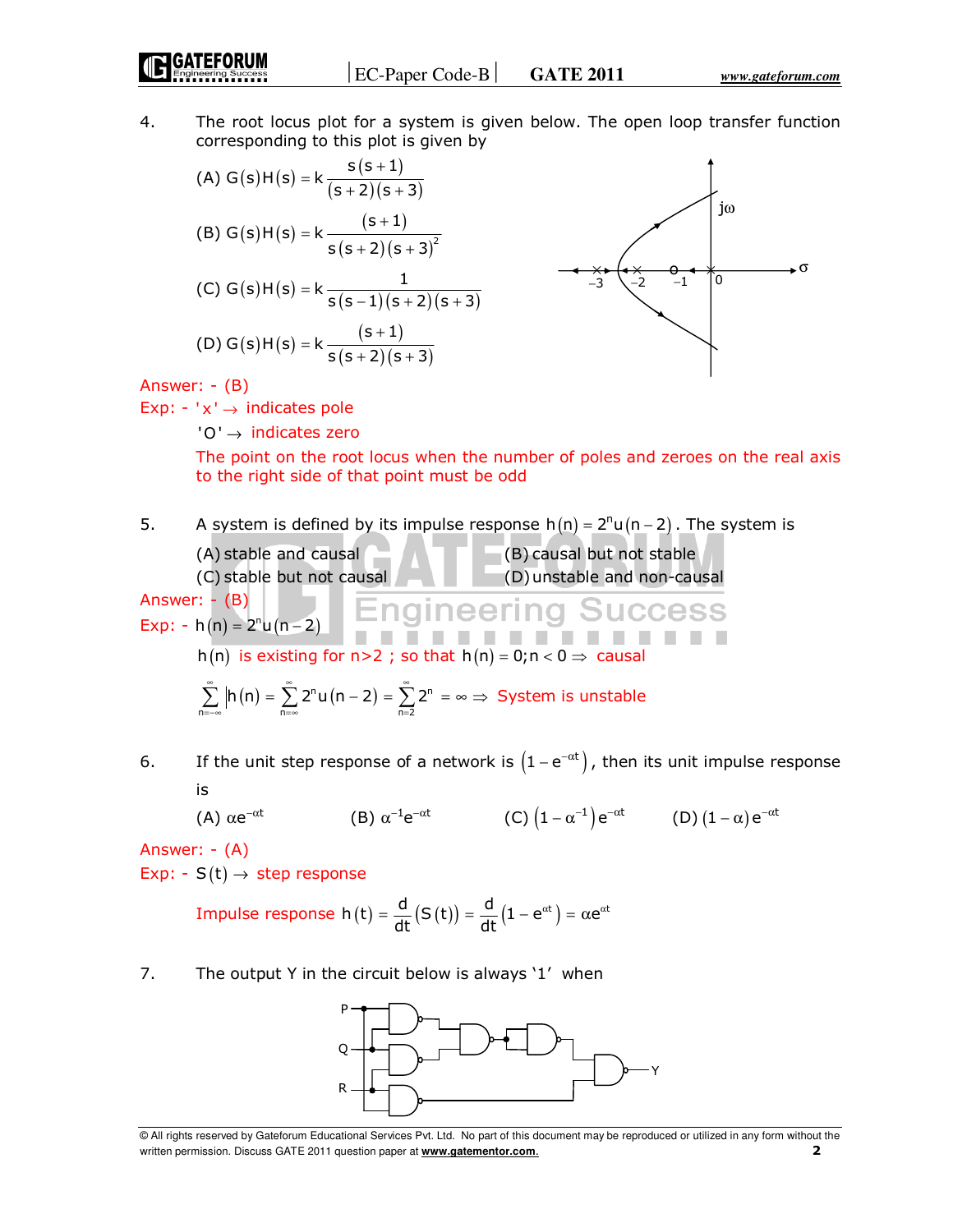i

(A) two or more of the inputs P,Q,R are '0'

(B) two or more of the inputs P,Q,R are '1'

(C) any odd number of the inputs P,Q,R is '0'

(D) any odd number of the inputs P,Q,R is '1'

Answer: - (B)

Exp: - The output Y expression in the Ckt

```
Y = PQ + PR + RQ
```
So that two or more inputs are '1', Y is always '1'.

8. In the circuit shown below, capacitors  $C_1$  and  $C_2$  are very large and are shorts at the input frequency.  $v_i$  is a small signal input. The gain magnitude  $\frac{v_o}{v}$ v v at 10M



 (A) maximum (B) minimum (C) unity (D) zero Answer: - (A) Exp: - In the parallel RLC Ckt

 $L = 10 \mu H$  and  $C = 1nF$ 

$$
\omega_{g} = \frac{1}{\sqrt{LC}} = \frac{1}{\sqrt{10 \times 10^{-6} \times 10^{-9}}} = 10^{7} \text{rad/s} = 10 \text{Mrad/s}
$$

So that for a tuned amplifier, gain is maximum at resonant frequency

9. Drift current in the semiconductors depends upon

(A) only the electric field

(B) only the carrier concentration gradient

(C) both the electric field and the carrier concentration

(D) both the electric field and the carrier concentration gradient

Answer: - (C)

Exp: - Drift current,  $J = \sigma E$ 

 $J = (n\mu_n + p\mu_p) qE$ 

So that it depends on carrier concentration and electric field.

<sup>©</sup> All rights reserved by Gateforum Educational Services Pvt. Ltd. No part of this document may be reproduced or utilized in any form without the written permission. Discuss GATE 2011 question paper at **www.gatementor.com**. **3**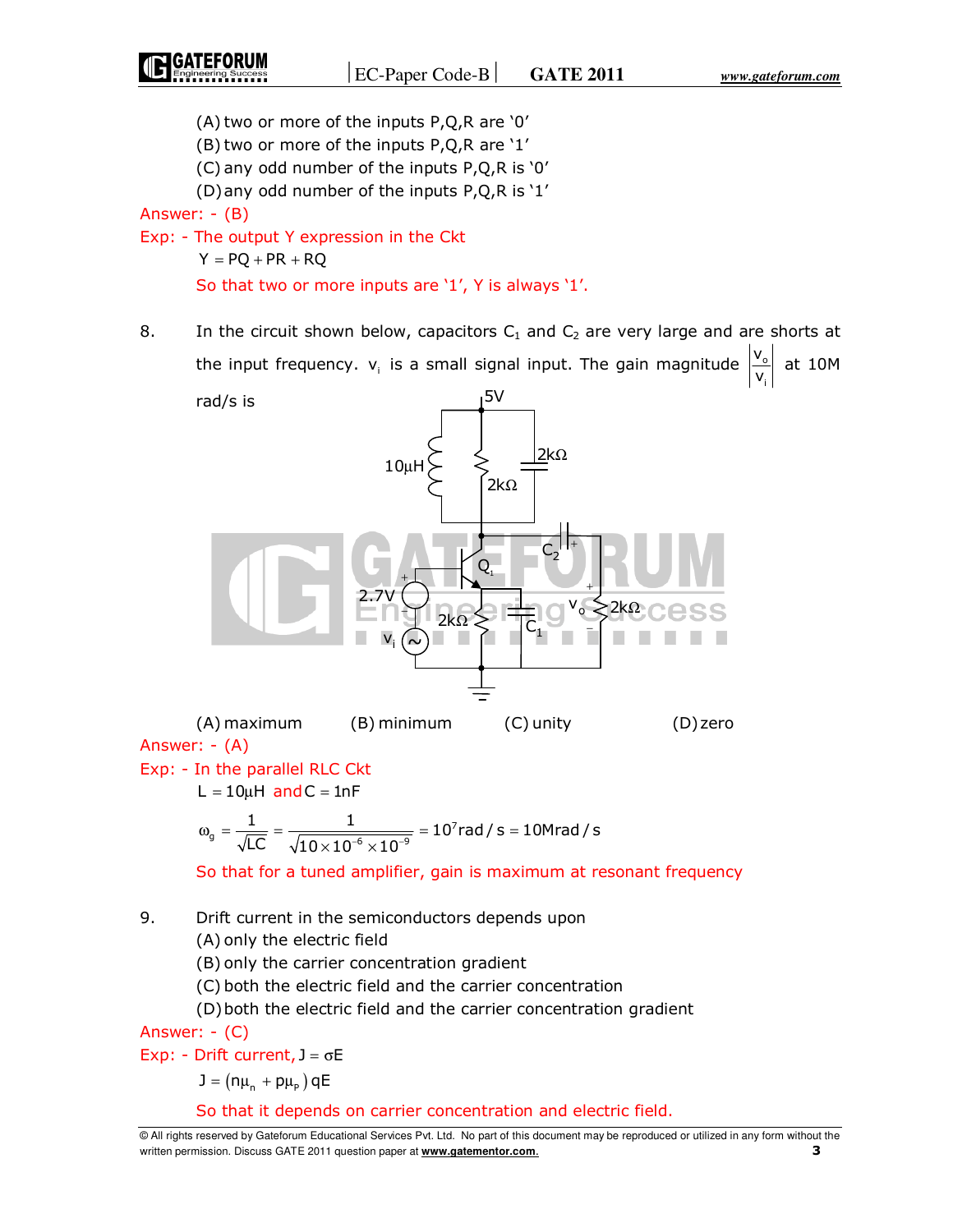**GATEFORUM** 

- 10. A Zener diode, when used in voltage stabilization circuits, is biased in
	- (A) reverse bias region below the breakdown voltage
	- (B) reverse breakdown region
	- (C) forward bias region
	- (D) forward bias constant current mode

Answer: - (B)

Exp: -



## For Zener diode

 Voltage remains constant in break down region and current carrying capacity in high.

11. The circuit shown below is driven by a sinusoidal input  $v_i = V_p \cos(t / RC)$ . The steady state output  $V_{o}$  is



| (A) $(V_p / 3) cos(t / RC)$  | (B) $(V_p / 3) \sin(t / RC)$ |
|------------------------------|------------------------------|
| (C) $(V_p / 2) \cos(t / RC)$ | (D) $(V_p / 2) \sin(t / RC)$ |

Answer: - (A)

$$
\begin{aligned}\n\text{Exp:} \quad & -\frac{\mathsf{V}_0}{\mathsf{V}_i} = \frac{\mathsf{Z}_2}{\mathsf{Z}_1 + \mathsf{Z}_2} \quad \text{where } \mathsf{Z}_2 = \mathsf{R} \mid \left| \frac{1}{\text{j} \omega \mathsf{C}} \text{ and } \mathsf{Z}_1 = \mathsf{R} + \frac{1}{\text{j} \omega \mathsf{C}} \right. \\
& \mathsf{Z}_2 = \frac{\mathsf{R}}{\mathsf{R}(\text{j} \mathsf{C} \mathsf{W}) + 1} \\
\text{Given } \mathsf{W} = \frac{1}{\mathsf{RC}} \left[ \because \mathsf{V}_i = \mathsf{V}_p \cos\left(\frac{\mathsf{t}}{\mathsf{RC}}\right) \right] \Rightarrow \mathsf{Z}_2 = \frac{\mathsf{R}}{1 + \mathsf{j}} \\
& \mathsf{Z}_1 = \mathsf{R} + \frac{1}{\text{j} \omega \mathsf{C}} = \mathsf{R} + \frac{1}{\mathsf{j} \mathsf{R}} \Rightarrow \mathsf{R}(\mathsf{1} - \mathsf{j}) \\
\frac{\mathsf{V}_0}{\mathsf{V}_i} = \frac{\frac{\mathsf{R}}{1 + \mathsf{j}}}{\frac{\mathsf{R}}{1 + \mathsf{j}} + \mathsf{R}(\mathsf{1} - \mathsf{j})} = \frac{1}{1 + 2} = \frac{1}{3}\n\end{aligned}
$$

<sup>©</sup> All rights reserved by Gateforum Educational Services Pvt. Ltd. No part of this document may be reproduced or utilized in any form without the written permission. Discuss GATE 2011 question paper at **www.gatementor.com**. **4**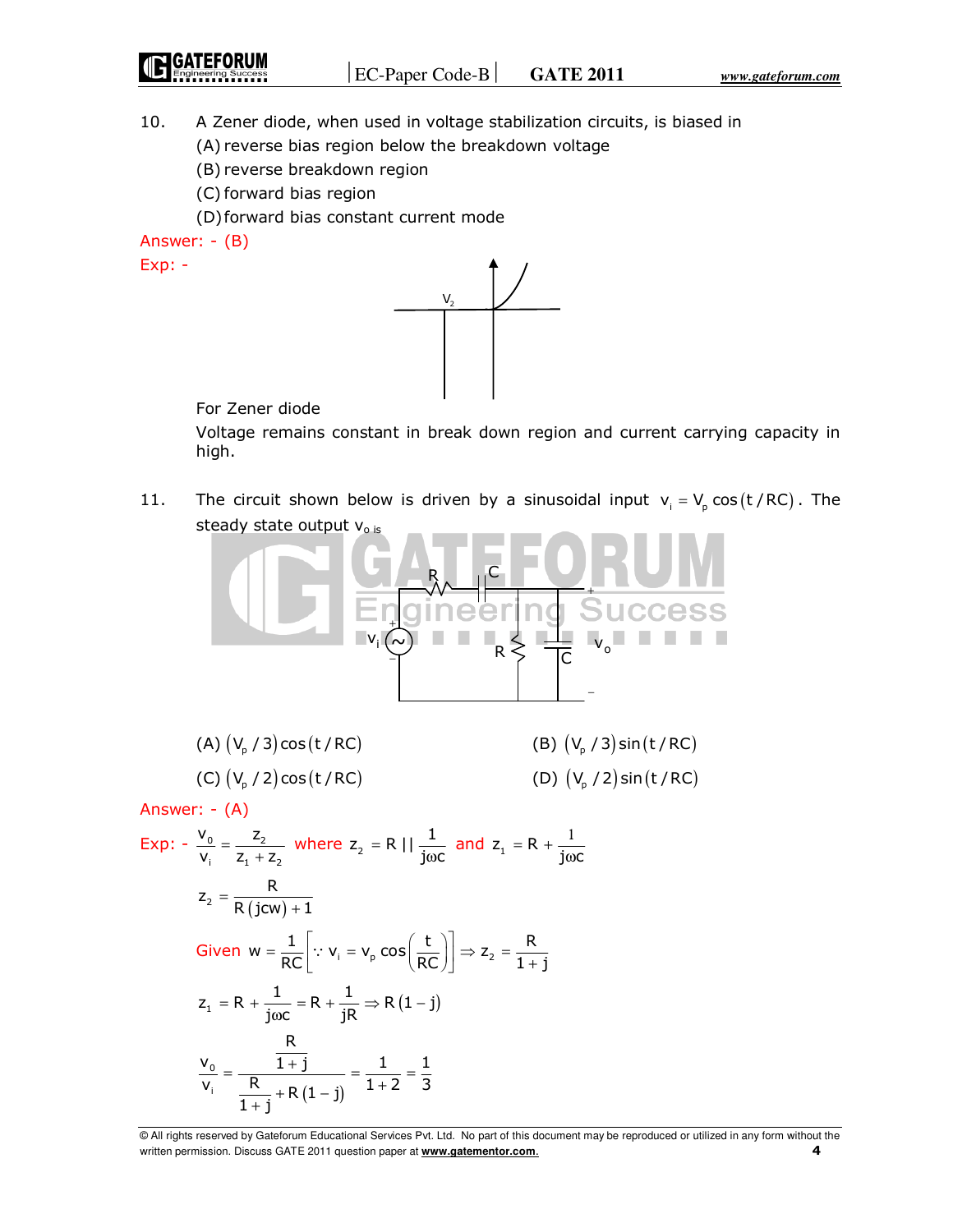s

12. Consider a closed surface S surrounding volume V. If r  $\overline{a}$  is the position vector of a Consider a closed surface S surfouriding volume v. If it is the position vector or a point inside S, with  $\hat{n}$  the unit normal on S, the value of the integral  $\oiint \hat{S} \cdot \vec{n} dS$  is

 (A) 3V (B) 5V (C) 10V (D) 15V Answer: - (D) Exp: - Apply the divergence theorem  $\iint_S$  5r.n.dx =  $\iiint_V$  5 $\nabla$ .rdV (3) = 5(3)  $\iiint\limits_{V} dv = 15 V (\because \nabla \vec{r} = 3$  and  $\vec{r}$  is the position vector)

13. The modes in a rectangular waveguide are denoted by mn mn TE  $\frac{12^{m}}{TM_{mn}}$  where m and n are

the eigen numbers along the larger and smaller dimensions of the waveguide respectively. Which one of the following statements is TRUE?

- (A) The  $TM_{10}$  mode of the wave does not exist
- $(B)$  The TE<sub>10</sub> mode of the wave does not exist
- (C) The TM<sub>10</sub> and the TE<sub>10</sub> modes both exist and have the same cut-off frequencies

(D) The TM<sub>10</sub> and TM<sub>01</sub> modes both exist and have the same cut-off frequencies Answer: - (A)

Exp: - TM<sub>10</sub> mode doesn't exist in rectangular waveguide.

14. The solution of the differential equation  $\frac{dy}{dx} = ky$ , y (0) = c is

 $(A)$  x = ce<sup>-ky</sup>  $=$  ce<sup>−ky</sup> (B)  $x = ke^{cy}$  (C)  $y = ce^{kx}$  (D)  $y = ce^{-kx}$ 

Answer: - (C)

Exp: - Given  $y(0) = C$  and  $\frac{dy}{dx} = ky$ ,  $=$  ky,  $\Rightarrow \frac{dy}{y}$  = kdx  $\Rightarrow \frac{dy}{dx} =$  $\ln v = kx + c \Rightarrow v = e^{kx} e^{c}$ When  $y(0) = C$ ,  $y = k_1 e^0$  :  $y = c e^{kx}$   $(: k_1 = C)$ 

15. The **Column-I** lists the attributes and the **Column-II** lists the modulation systems. Match the attribute to the modulation system that best meets it

|   | Column-I                                                                  |                          |   | Column-II       |
|---|---------------------------------------------------------------------------|--------------------------|---|-----------------|
| P | Power efficient transmission of signals                                   |                          | 1 | Conventional AM |
| Q | Most bandwidth efficient transmission of<br>voice signals                 |                          |   | FM.             |
| R | Simplest receiver structure                                               |                          | З | <b>VSB</b>      |
| S | Bandwidth efficient transmission<br>signals with Significant dc component | оf                       |   | SSB-SC          |
|   | $(A)$ P-4; Q-2; R-1; S-3                                                  | $(B)$ P-2; Q-4; R-1; S-3 |   |                 |
|   | $(C) P-3; Q-2; R-1; S-4$                                                  | $(D)$ P-2; Q-4; R-3; S-1 |   |                 |

© All rights reserved by Gateforum Educational Services Pvt. Ltd. No part of this document may be reproduced or utilized in any form without the written permission. Discuss GATE 2011 question paper at **www.gatementor.com**. **5**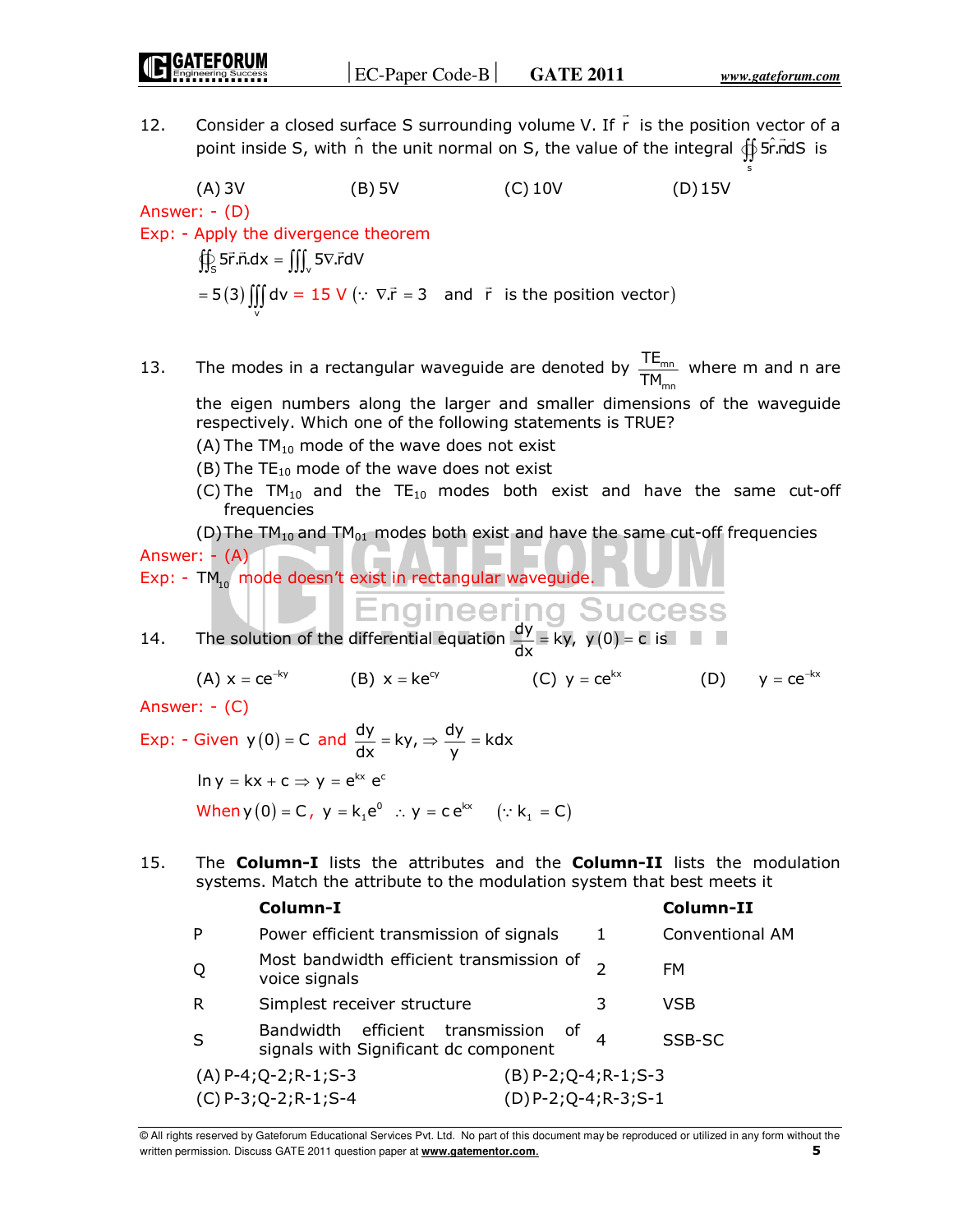Answer: - (B)

Exp: - Power efficient transmission  $\rightarrow$  FM Most bandwidth efficient  $\rightarrow$  SSB-SC Transmission of voice signal Simplest receives structure  $\rightarrow$  conventional AM Bandwidth efficient transmission of  $\rightarrow$  VSB Signals with significant DC component

16. The differential equation  $100 \frac{d^2y}{dt^2} - 20 \frac{dy}{dt} + y = x(t)$  $100 \frac{d^2y}{dt^2} - 20 \frac{dy}{dt} + y = x(t)$  $dt^2$  dt  $-20\frac{dy}{dt} + y = x(t)$  describes a system with an input x(t) and an output y(t). The system, which is initially relaxed, is excited by a unit step input. The output  $y(t)$  can be represented by the waveform



# Apply L.T both sides

$$
(100s2 - 20s + 1) Y(s) = \frac{1}{s}
$$
 
$$
\left[ \because x(t) = u(t) x(s) = \frac{1}{3} \right]
$$

$$
Y(s) = \frac{1}{s(100s^2 - 20s + 1)}
$$

So we have poles with positive real part  $\Rightarrow$  system is unstable.

<sup>©</sup> All rights reserved by Gateforum Educational Services Pvt. Ltd. No part of this document may be reproduced or utilized in any form without the written permission. Discuss GATE 2011 question paper at **www.gatementor.com**. **6**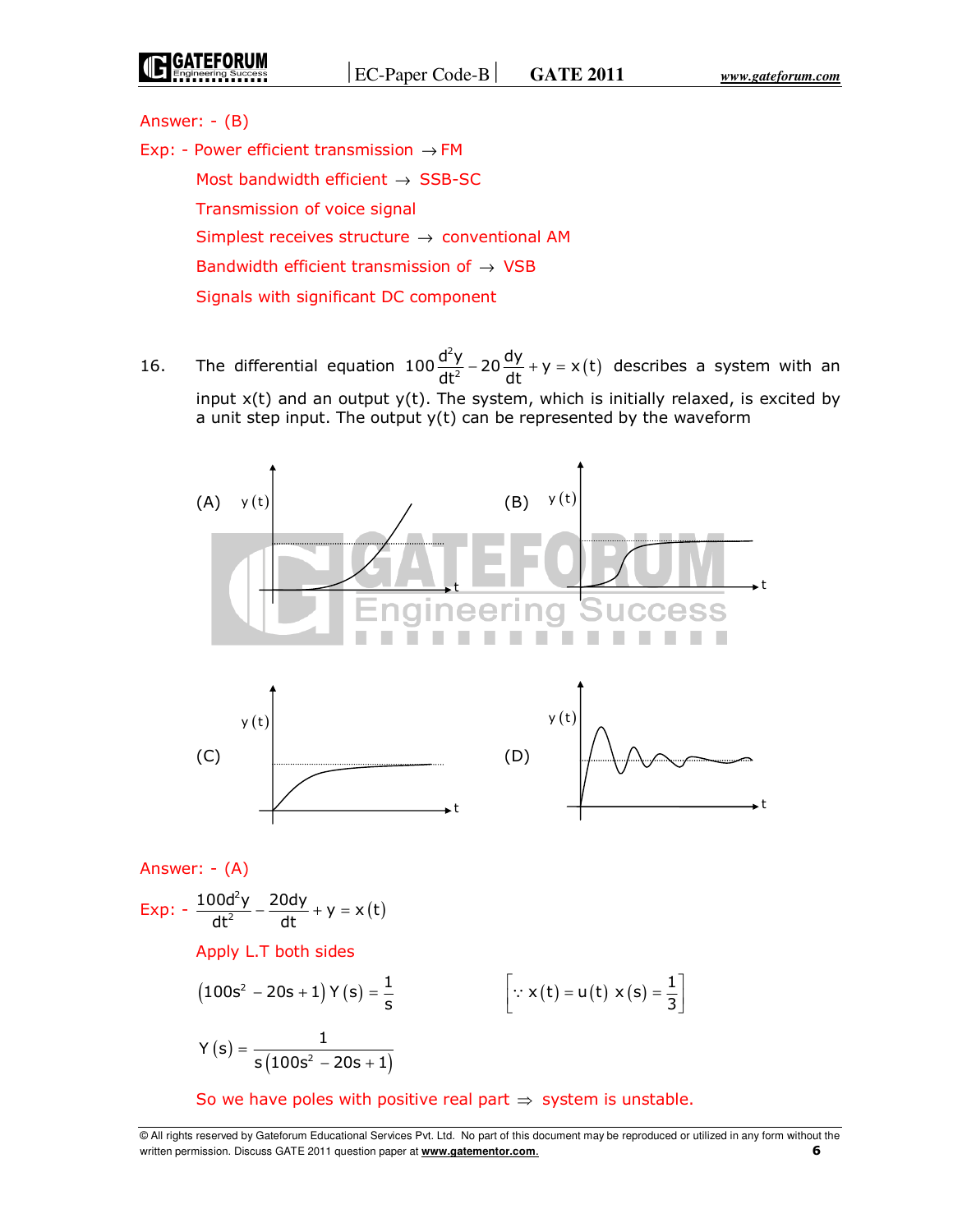17. For the transfer function  $G(j\omega) = 5 + j\omega$ , the corresponding Nyquist plot for positive frequency has the form



Answer: - (A)

Exp: - As we increases real part '5' is fixed only imaginary part increases.

18. The trigonometric Fourier series of an even function does not have the  $(A)$  dc term  $(B)$  cosine terms (C) sine terms (D) odd harmonic terms<br>  $\overline{C}$  = (C) Answer: - (C) Exp: - f(t) is even function, hence  $b_k = 0$ 

Where  $'b_k$ <sup>'</sup> is the coefficient of sine terms

19. When the output Y in the circuit below is '1', it implies that data has



<sup>©</sup> All rights reserved by Gateforum Educational Services Pvt. Ltd. No part of this document may be reproduced or utilized in any form without the written permission. Discuss GATE 2011 question paper at **www.gatementor.com**. **7**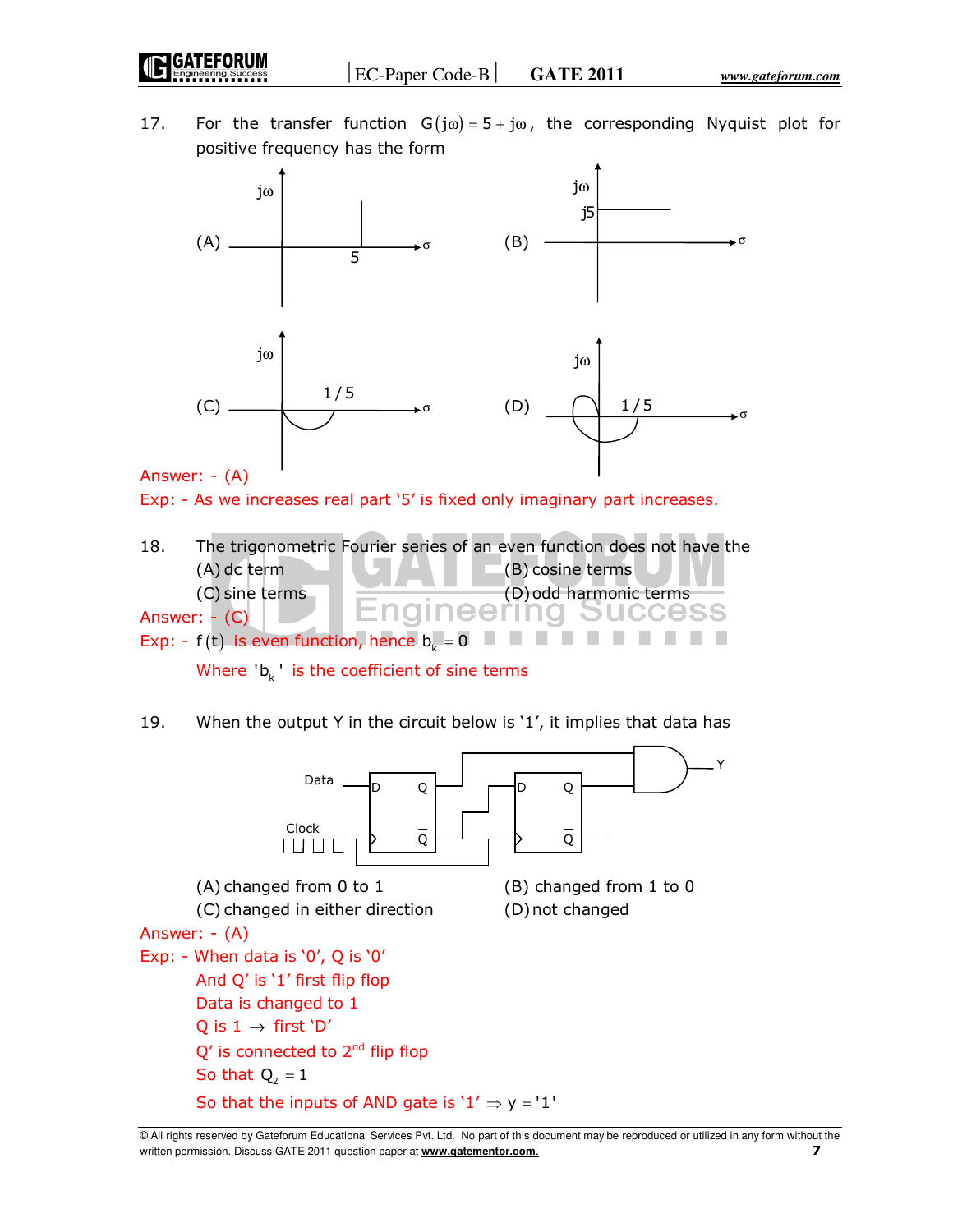EC-Paper Code-B **GATE 2011** *www.gateforum.com*

20. The logic function implemented by the circuit below is (ground implies logic 0)



(A)  $F = AND (P, Q)$  (B)  $F = OR (P, Q)$  (C)  $F = XNOR (P, Q)$  (D)  $F = XOR (P, Q)$ Answer: - (D) Exp: - From the CKT

O is connected to  $I_0'$  ' &  $I_3'$ 

- And '1' is connected to  $I_1$  &  $I_2$   $\therefore$   $F = P\overline{Q} + \overline{P}Q = XOR (P, Q)$
- 21. The circuit below implements a filter between the input current  $i_i$  and the output voltage  $v_0$ . Assume that the opamp is ideal. The filter implemented is a



| (A) low pass filter  | (B) band pass filter |
|----------------------|----------------------|
| (C) band stop filter | (D) high pass filter |

Answer: - (D)

Exp: - When W=0; inductor acts as a S.C  $\Rightarrow$  V<sub>0</sub> = 0

And when  $\omega = \infty$ , inductor acts as a O.C  $\Rightarrow V_0 = i_1 R_1$ 

So it acts as a high pass filter.

22. A silicon PN junction is forward biased with a constant current at room temperature. When the temperature is increased by 10ºC, the forward bias voltage across the PN junction

| (A) increases by 60mV | (B) decreases by 60mV |
|-----------------------|-----------------------|
| (C) increases by 25mV | (D) decreases by 25mV |

Answer: - (D)

Exp: - For Si forward bias voltage change by -2.5mv/ $^{\circ}$ C

For  $10^{\circ}$ C increases, change will be  $-2.5 \times 10 = -25$ mV

<sup>©</sup> All rights reserved by Gateforum Educational Services Pvt. Ltd. No part of this document may be reproduced or utilized in any form without the written permission. Discuss GATE 2011 question paper at **www.gatementor.com**. **8**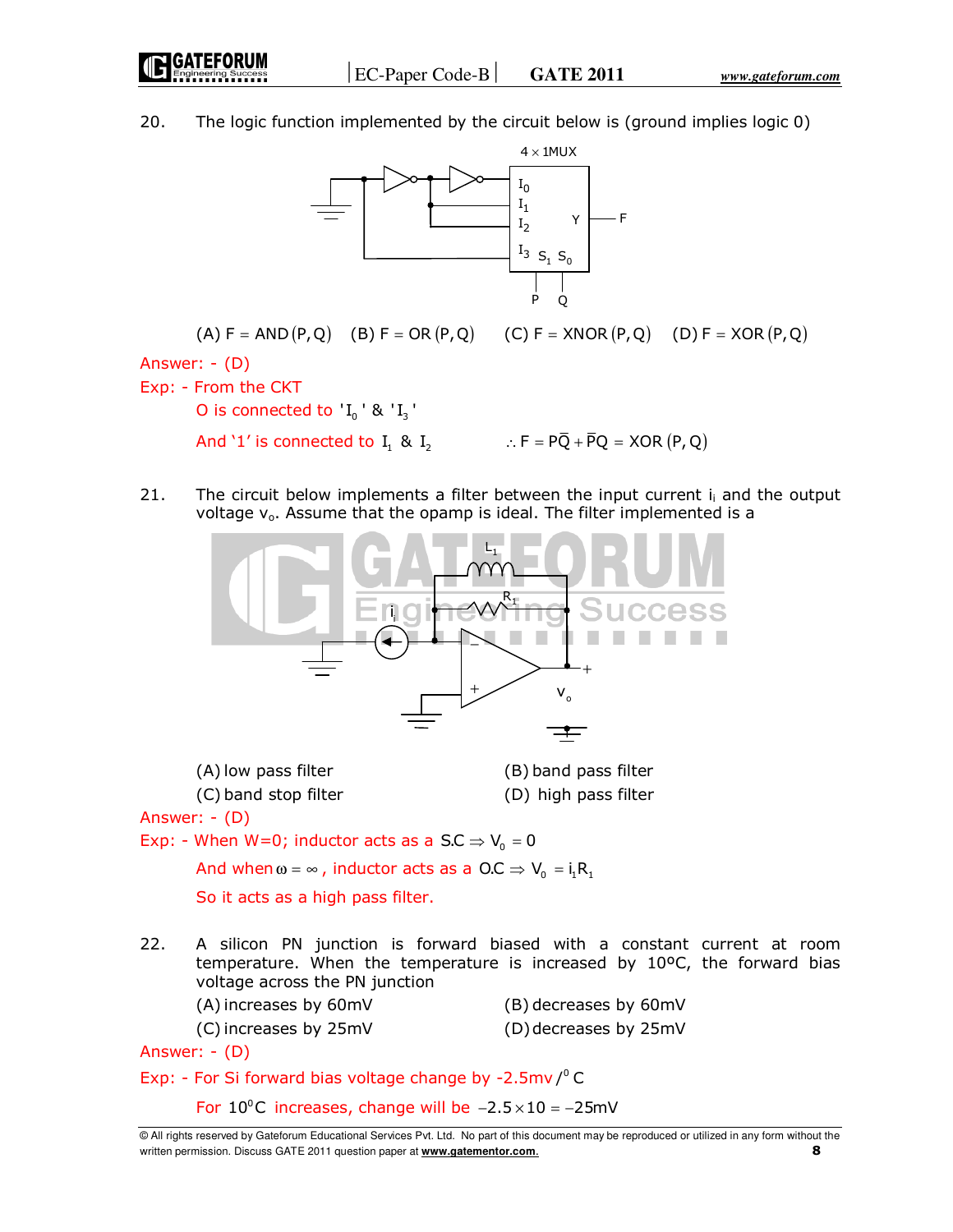23. In the circuit shown below, the Norton equivalent current in amperes with respect to the terminals P and Q is



(A)  $6.4 - j4.8$  (B)  $6.56 - j7.87$  (C)  $10 + j0$  (D)  $16 + j0$ 

Answer: - (A)

Exp: - When terminals P & Q are S.C

Then the CKT becomes



From current Division rules  $I_N = \frac{16(25)}{35 \times 15 \times 320} = \frac{(16)(25)}{40 \times 320}$  $I_{\text{N}} = \frac{16(25)}{25 + 15 + j30} = \frac{(16)(25)}{40 + j30}$  $=\frac{16(16)}{25+15+130}=\frac{160}{40+1}$ ( 16 ) ( 25 )  $\sqrt{(4 + j3)}$  $\frac{(16)(25)}{10(4 + 3)} = 6.4 - 34.8$  $=\frac{(-5)(-5)}{10(4 + 3)} = 6.4 -$ 

24. In the circuit shown below, the value of  $R_L$  such that the power transferred to  $R_L$ is maximum is





Answer: - (C)

Exp: - For maximum power transmission  $R_L = R_{TH}^*$ 

For the calculation of  $R_{TH}$ 

<sup>©</sup> All rights reserved by Gateforum Educational Services Pvt. Ltd. No part of this document may be reproduced or utilized in any form without the written permission. Discuss GATE 2011 question paper at **www.gatementor.com**. **9**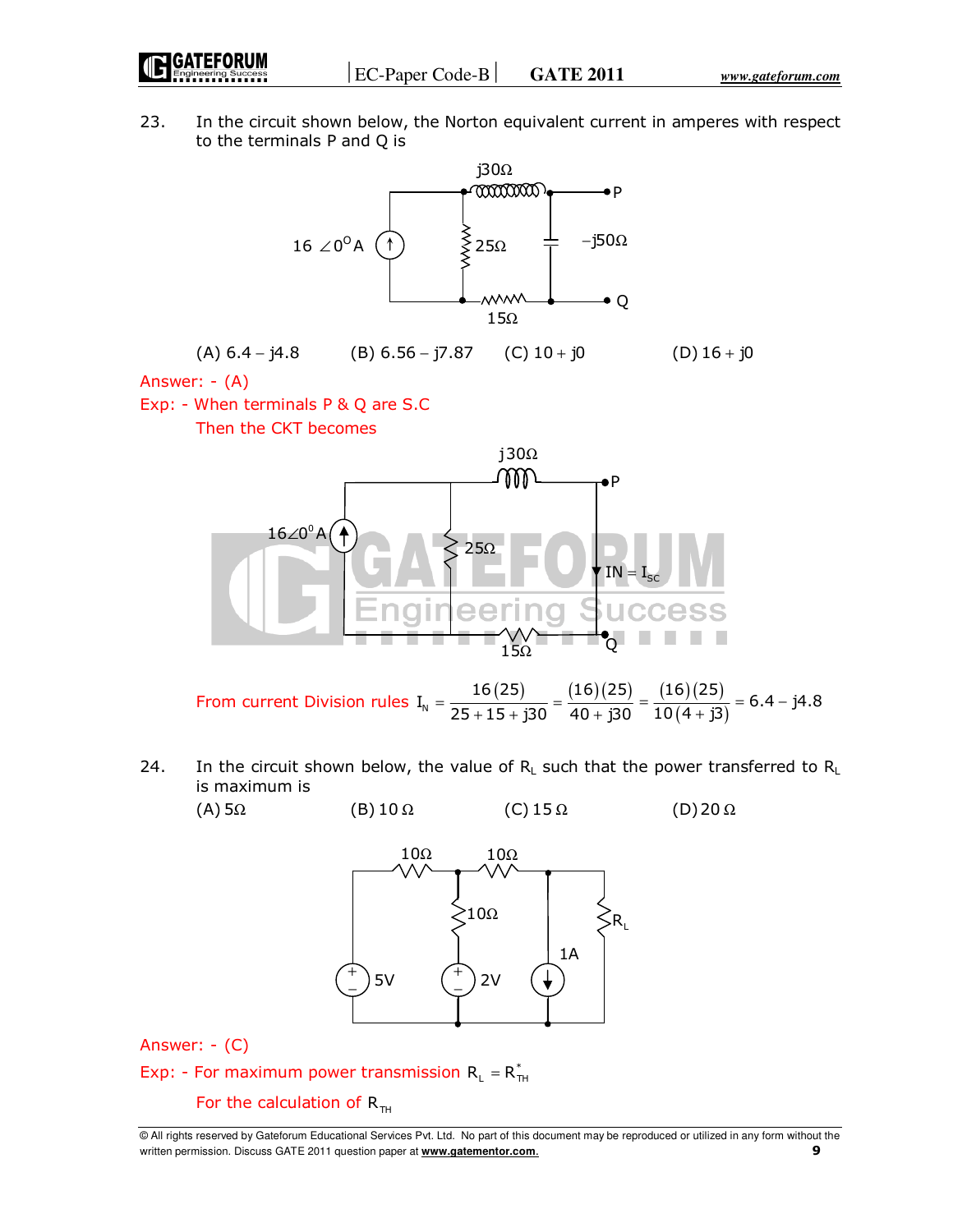EC-Paper Code-B **GATE 2011** *www.gateforum.com*





 $R_{\text{TH}} = (10 || 10) + 10 = 15 \Omega$ 

25. The value of the integral  $\oint_c \frac{32}{(z^2 + 4z + 5)}$  $\frac{3z+4}{z}$ dz  $z^2 + 4z + 5$ −3z +  $\oint_c \frac{-32+4}{(z^2+4z+5)} dz$  where c is the circle  $|z|=1$  is given by

 $(A) 0$  (B) 1/10 (C) 4/5 (D) 1 Answer: - (A)  $\frac{-3z+4}{z}$  dz =  $\frac{3z + 4}{z}$  dz = 0  $\oint_C \frac{-3z+4}{z^2+4z+5} dz = 0 \quad (\because z^2+4z+5 = (z+2)^2 + 1 = 0)$ Exp: -  $\oint_C \frac{1}{z^2}$  $z^2 + 4z + 5$  $z = -2 \pm j$  will be outside the unit circle So that integration value is 'zero'. **Q. No. 26 – 51 Carry Two Marks Each**  <u>idineering</u> Heicis  $\overline{a}$ 

26. A current sheet  $\vec{J} = 10\hat{u}_y$  A/m lies on the dielectric interface x=0 between two dielectric media with  $\varepsilon_{r1} = 5$ ,  $\mu_{r1} = 1$  in Region -1 (x<0) and  $\varepsilon_{r2} = 5$ ,  $\mu_{r2} = 2$  in Region -2 (x>0). If the magnetic field in Region-1 at x=0<sup>-</sup> is  $\overline{H}_1 = 3\hat{u}_x + 30\hat{u}_y A/m$ the magnetic field in Region-2 at  $x=0^+$  is

$$
x > 0 \text{ (Region - 2): } \varepsilon_{r2}, \mu_{r2} = 2
$$
\n
$$
\frac{1}{y}
$$
\n
$$
x = 0
$$
\n
$$
x < 0 \text{ (Region - 1): } \varepsilon_{r1}, \mu_{r1} = 1
$$
\n(A)  $\vec{H}_2 = 1.5\hat{u}_x + 30\hat{u}_y - 10\hat{u}_z A / m$ \n(B)  $\vec{H}_2 = 3\hat{u}_x + 30\hat{u}_y - 10\hat{u}_z A / m$ \n(C)  $\vec{H}_2 = 1.5\hat{u}_x + 40\hat{u}_y A / m$ \n(D)  $\vec{H}_2 = 3\hat{u}_x + 30\hat{u}_y + 10\hat{u}_z A / m$ \nAnswer: - (A)\n  
\nExp: - H<sub>t<sub>2</sub></sub> - H<sub>t<sub>1</sub></sub> =  $\overline{J} \times \overline{a}_n \Rightarrow H_{t_2} = H_{t_1} - 10\hat{u}_z = 30u_y - 10\hat{u}_z$ \nAnd  $Br_1 = Br_2$ \n
$$
\mu_1 H_1 = \mu_2 H_2 \Rightarrow H_2 = \frac{\mu_1}{\mu_2} H_2
$$
\nNormal component in x direction\n
$$
H_2 = \frac{1}{2}(3) \hat{u}_x = 1.5\hat{u}_x; H_2 = 1.5\hat{u}_x + 30\hat{u}_y - 10u_z \quad A / m
$$

<sup>©</sup> All rights reserved by Gateforum Educational Services Pvt. Ltd. No part of this document may be reproduced or utilized in any form without the written permission. Discuss GATE 2011 question paper at **www.gatementor.com**. **10**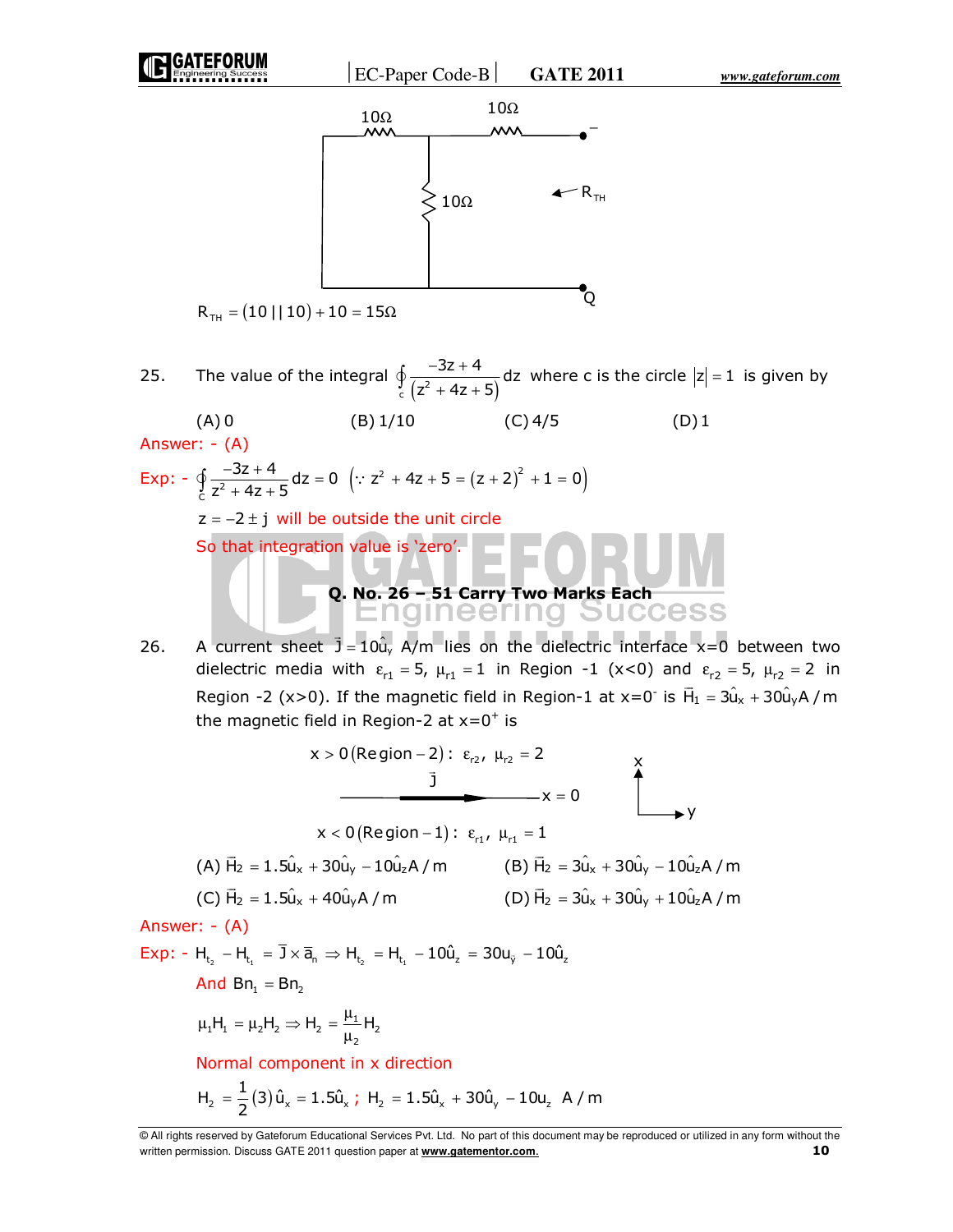27. A transmission line of characteristic impedance 50W is terminated in a load impedance ZL. The VSWR of the line is measured as 5 and the first of the voltage maxima in the line is observed at a distance of  $\frac{\pi}{4}$  $\frac{\lambda}{4}$  from the load. The value of Z<sub>L</sub> is

| (A) $10\Omega$                  | (B) 250 $\Omega$                |
|---------------------------------|---------------------------------|
| (C) $(19.23 + j46.15)$ $\Omega$ | (D) $(19.23 - j46.15)$ $\Omega$ |

Answer: - (A)

Exp: - Voltage maximum in the line is observed exactly at  $\frac{\pi}{4}$ λ

Therefore 'z<sub>L</sub>' should be real

0 L VSWR =  $\frac{z_0}{z_1} \Rightarrow z_1 = \frac{50}{5} = 10\Omega$  ( : Voltage minimum at load)

28. X(t) is a stationary random process with autocorrelation function  $R_{x}(\tau )$  = exp $\left( \pi r^{2}\right) .$  This process is passed through the system shown below. The power spectral density of the output process Y(t) is

(A) 
$$
(4\pi^2 f^2 + 1) \exp(-\pi f^2)
$$
  
\n(B)  $(4\pi^2 f^2 - 1) \exp(-\pi f^2)$   
\n(C)  $(4\pi^2 f^2 + 1) \exp(-\pi f)$   
\n(D)  $(4\pi^2 f^2 - 1) \exp(-\pi f)$   
\n(B)  $(4\pi^2 f^2 - 1) \exp(-\pi f)$ 

Answer: - (A)

Exp: - The total transfer function  $H(f) = (j2\pi f - 1)$ 

$$
S_{x}(f) = |H(f)|^{2} S_{x}(f) R_{x}(\tau) \xleftarrow{F} S_{x}(f)
$$

$$
= (4\pi^{2}f^{2} + 1)e^{-\pi f^{2}} \qquad (\because e^{-\pi t^{2}} \xleftarrow{F} e^{-\pi f^{2}})
$$

29. The output of a 3-stage Johnson (twisted ring) counter is fed to a digital-toanalog (D/A) converter as shown in the figure below. Assume all the states of the counter to be unset initially. The waveform which represents the D/A converter output  $V_0$  is



<sup>©</sup> All rights reserved by Gateforum Educational Services Pvt. Ltd. No part of this document may be reproduced or utilized in any form without the written permission. Discuss GATE 2011 question paper at **www.gatementor.com**. **11**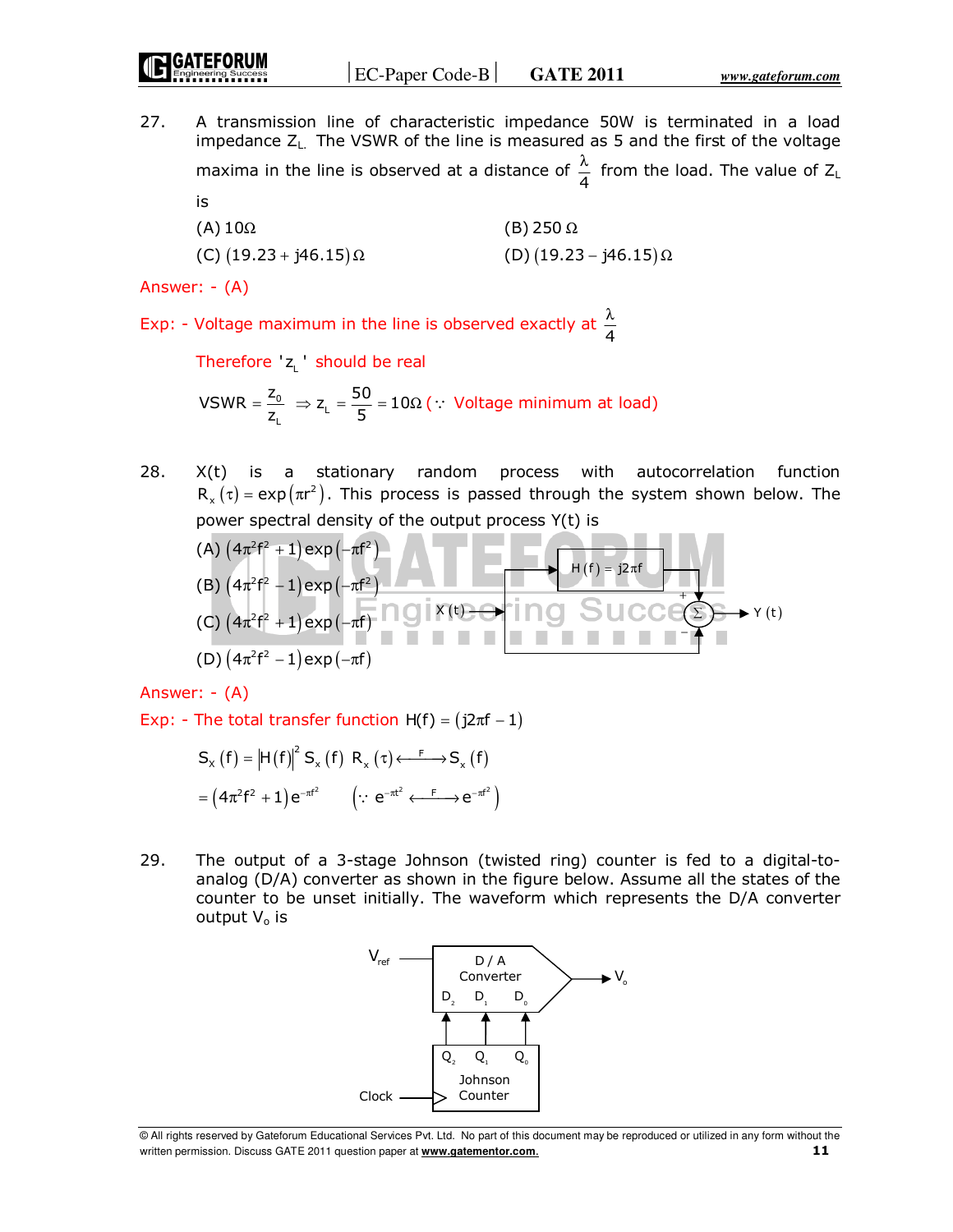

30. Two D flip-flops are connected as a synchronous counter that goes through the following  $Q_BQ_A$  sequence  $00 \rightarrow 11 \rightarrow 01 \rightarrow 10 \rightarrow 00 \rightarrow ...$ 

The combination to the inputs  $D_A$  and  $D_B$  are

(A)  $D_A = Q_B$ ;  $D_B = Q_A$  (B)  $D_A = \overline{Q_A}$ ;  $D_B = \overline{Q_B}$ (C)  $D_A = (Q_A \overline{Q_B} + \overline{Q_A} Q_B)$ ;  $D_B = \overline{Q_A}$  (D)  $D_A = (Q_A Q_B + \overline{Q_A} \overline{Q_B})$ ;  $D_B = \overline{Q_B}$ 

## Answer: - (D)



<sup>©</sup> All rights reserved by Gateforum Educational Services Pvt. Ltd. No part of this document may be reproduced or utilized in any form without the written permission. Discuss GATE 2011 question paper at **www.gatementor.com**. **12**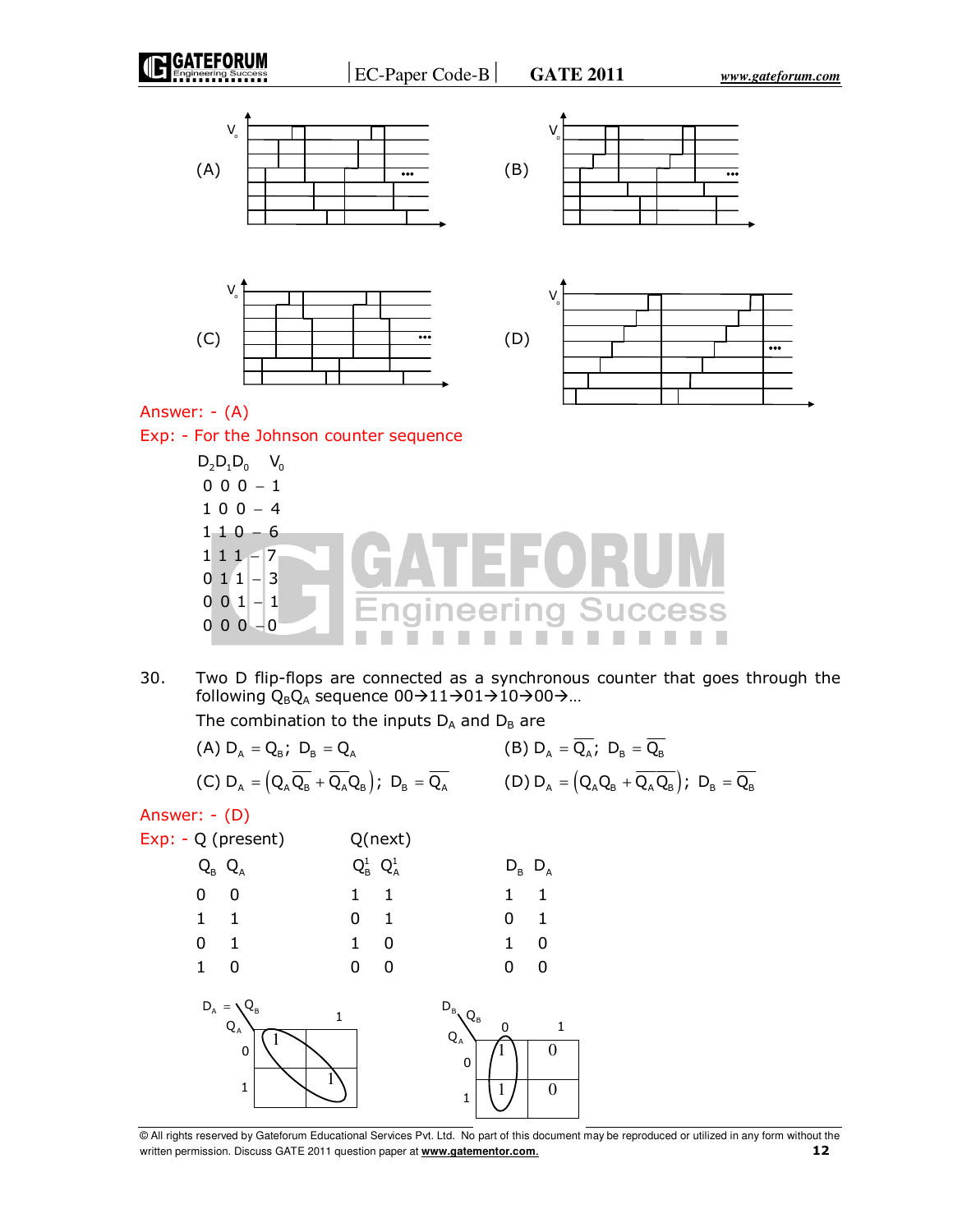31. In the circuit shown below, for the MOS transistors,  $\mu_{n}C_{ox} = 100 \mu A / V^{2}$  and the threshold voltage  $\mathsf{V}_{_{\mathsf{T}}}$  = 1V. The voltage  $\mathsf{V}_{\mathsf{x}}$  at the source of the upper transistor is



 $(A) \left[1 - \exp(-2t)\right] u(t) + u(t+6)$   $(B) \left[1 - \exp(-2t)\right] u(t) + u(t-6)$ (C)  $0.5[1 - \exp(-2t)]u(t) + u(t + 6)$  (D)  $0.5[1 - \exp(-2t)]u(t) + u(t - 6)$ 

<sup>©</sup> All rights reserved by Gateforum Educational Services Pvt. Ltd. No part of this document may be reproduced or utilized in any form without the written permission. Discuss GATE 2011 question paper at **www.gatementor.com**. **13**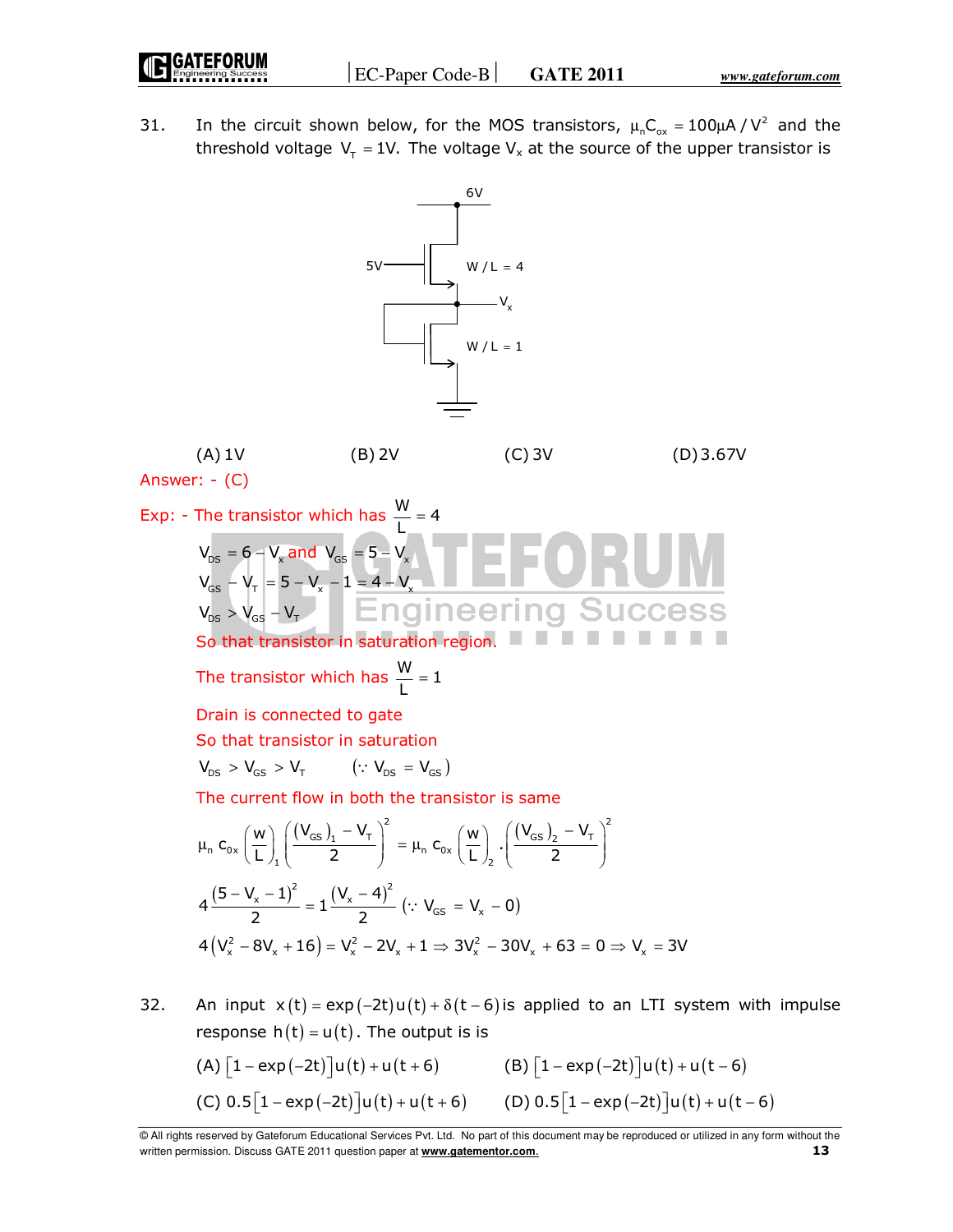Exp:  $- x(s) = \frac{1}{s+2} + e^{-6s}$  $=\frac{1}{s+2}+e^{-6s}$  and  $H(s)=\frac{1}{s}$ =  $Y(s) = H(s) \times (s) = \frac{1}{s(s+2)}$ 1  $e^{-6s}$  $s(s+2)$  s  $=\frac{1}{s(s+2)}+\frac{e^{-6s}}{s}=\frac{1}{2}\frac{1}{s}-\frac{1}{2(s+2)}$  $11 \t 1 \t e^{-6s}$  $2 s 2 (s + 2) s$  $=\frac{1}{2}\frac{1}{s}-\frac{1}{2(s+2)}+\frac{e^{-}}{s}$  $\Rightarrow$  y (t) = 0.5 (1 – e<sup>-2t</sup>) u (t) + u (t – 6)

33. For a BJT the common base current gain  $\alpha = 0.98$  and the collector base junction reverse bias saturation current  $I_{\text{co}} = 0.6 \mu A$ . This BJT is connected in the common emitter mode and operated in the active region with a base drive current  $I_B$ =20X A. The collector current  $I_C$  for this mode of operation is

 (A) 0.98mA (B) 0.99mA (C) 1.0mA (D) 1.01mA Answer: - (D)

$$
Exp: -I_{C} = \beta I_{B} + (1 + \beta) I_{CBO} = \beta = \frac{\alpha}{1 - \alpha} = \frac{0.98}{1 - 0.98} = 49
$$

$$
I_{B} = 20 \mu A, I_{CBO} = 0.6 \mu A \quad \therefore I_{C} = 1.01 mA
$$

34. If 
$$
F(s) = L[f(t)] = \frac{2(s+1)}{s^2 + 4s + 7}
$$
 then the initial and final values of  $f(t)$  are  
respectively  
(A) 0,2 (B) 2,00 (C) 0,2/7 S UCC (D) 2/7,0  
Answer: - (B)  
Exp: - Lt  $f(t) = Lt \frac{s(2s+1)}{s^2 + 4s + 7} = 2$   
Lt  $f(t) = Lt \frac{s(2s+1)}{s^2 + 4s + 7} = 0$ 

## 35. In the circuit shown below, the current I is equal to



© All rights reserved by Gateforum Educational Services Pvt. Ltd. No part of this document may be reproduced or utilized in any form without the written permission. Discuss GATE 2011 question paper at **www.gatementor.com**. **14** 

Answer: - (D)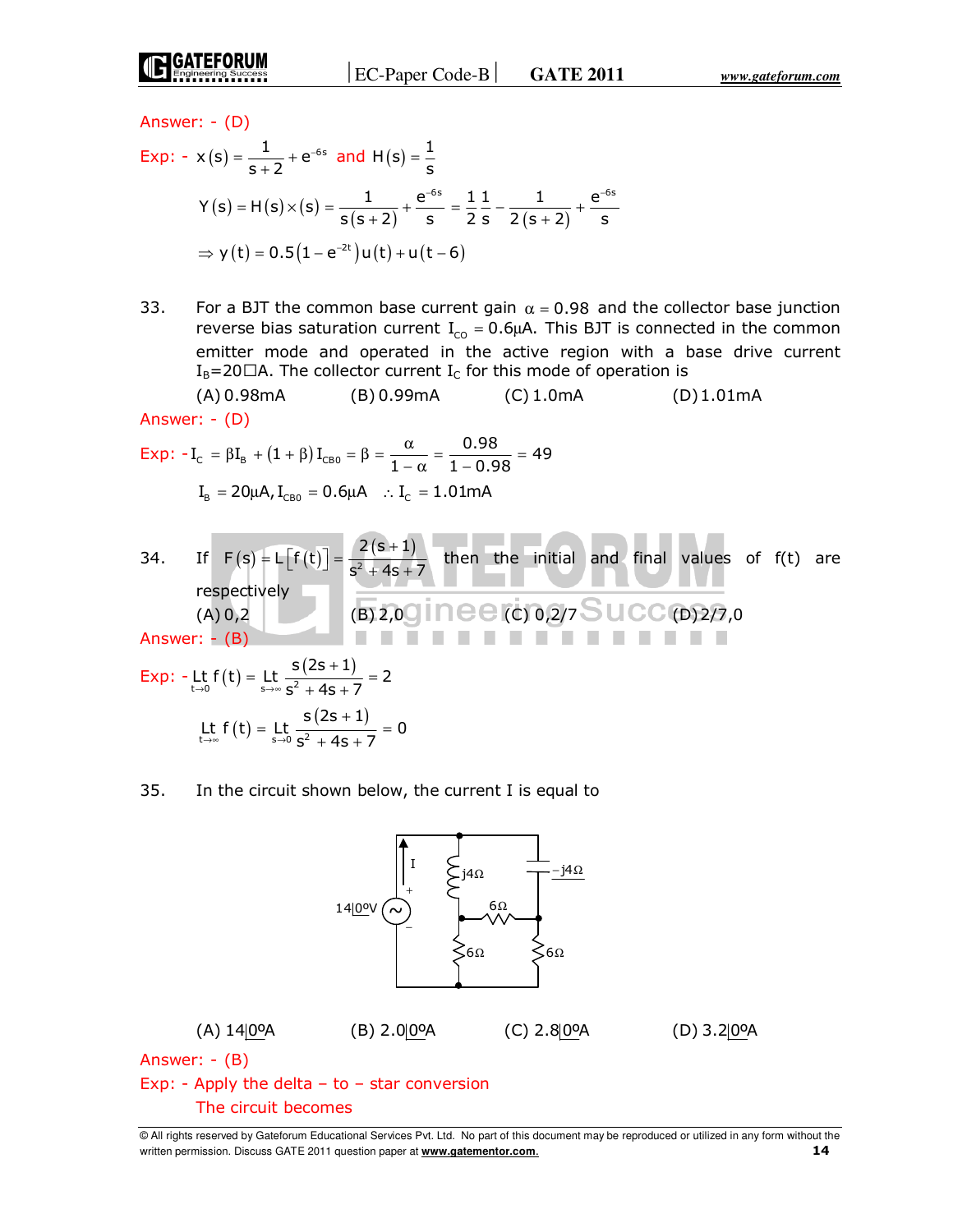



The net Impedance =  $(2 + j4)$  ||  $(2 - j4) + 2 = \frac{4 + 16}{4} + 2 = 7$  $=\frac{4+16}{1}+2=7\Omega$ 

$$
I=\frac{14\angle 0^0}{7}=2\angle 0^0 A
$$

36. A numerical solution of the equation  $f(x) = x + \sqrt{x-3} = 0$  can be obtained using Newton- Raphson method. If the starting value is  $x = 2$  for the iteration, the value of *x* that is to be used in the next step is

(A) 0.306 (B) 0.739 (C) 1.694 (D) 2.306  
\nAnswer: - (C)  
\nExp: - x<sub>n+1</sub> = x<sub>n</sub> - 
$$
\frac{f(x_n)}{f^1(x_n)}
$$
  
\n $f(2) = (2 + \sqrt{2} - 3) = \sqrt{2} - 1$  and  $f^1(2) = 1 + \frac{10}{2\sqrt{2}} = \frac{2\sqrt{2} + 1}{2\sqrt{2}}$   
\n $\Rightarrow x_{n+1} = 2 - \frac{(\sqrt{2} - 1)}{x\sqrt{2} + 1} = 1.694$ 

37. The electric and magnetic fields for a TEM wave of frequency 14 GHz in a homogeneous medium of relative permittivity  $\varepsilon_{\textsf{\tiny{r}}}$  and relative permeability  $\mu_{\textsf{\tiny{r}}} = 1$ are given by

$$
\vec{E} = E_p e^{j(\omega t - 280\pi y)} \hat{u}_z V / m \qquad \qquad \vec{H} = 3e^{j(\omega t - 280\pi y)} \hat{u}_x A / m
$$

Assuming the speed of light in free space to be  $3 \times 10^8$  m/s, the intrinsic impedance of free space to be 120 $\pi$ , the relative permittivity  $\varepsilon_r$  of the medium and the electric field amplitude  $E_p$  are

(A) 
$$
\varepsilon_r = 3
$$
,  $E_p = 120\pi$   
\n(C)  $\varepsilon_r = 9$ ,  $E_p = 360\pi$   
\n(B)  $\varepsilon_r = 3$ ,  $E_p = 360\pi$   
\n(D)  $\varepsilon_r = 9$ ,  $E_p = 120\pi$ 

Answer: - (D)

$$
\begin{aligned} \text{Exp:} \ - \ \frac{\mathsf{E}}{\mathsf{H}} &= \eta = \sqrt{\frac{\mu}{\epsilon}} = 120\pi \sqrt{\frac{\mu_r}{\epsilon_r}} \\ \frac{\mathsf{E}_p}{3} &= \eta = 120\pi \sqrt{\frac{\mu_r}{\epsilon_r}} \end{aligned} \qquad \text{Only option 'D' satisfies}
$$

<sup>©</sup> All rights reserved by Gateforum Educational Services Pvt. Ltd. No part of this document may be reproduced or utilized in any form without the written permission. Discuss GATE 2011 question paper at **www.gatementor.com**. **15**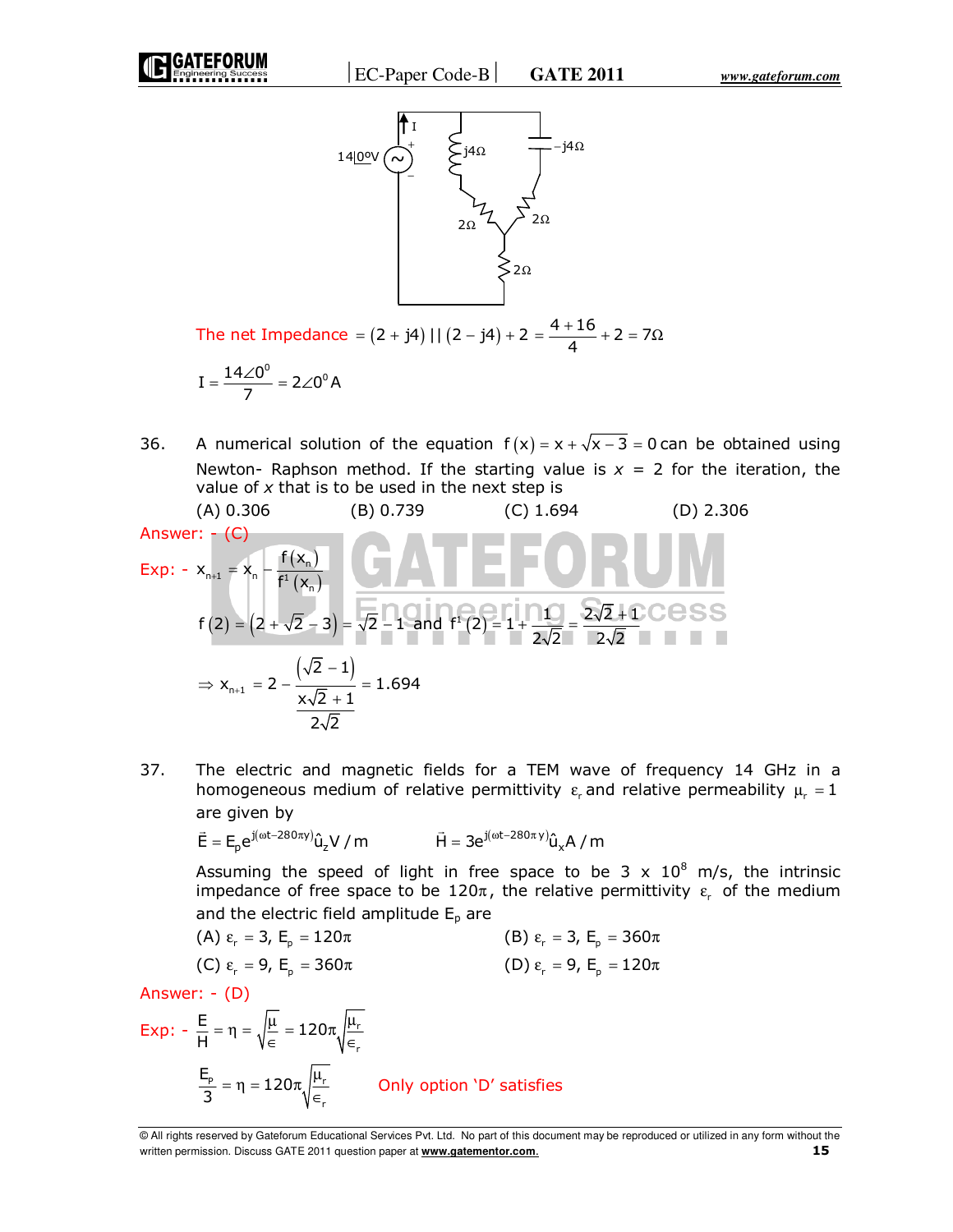| <b>ID GATEFORUM</b> | $ EC-Paper Code-B $ | <b>GATE 2011</b> | www.gateforum.com |
|---------------------|---------------------|------------------|-------------------|
|                     |                     |                  |                   |

38. A message signal  $m(t) = cos 200 \pi t + 4 cos \pi t$  modulates the carrier  $c(t) = \cos 2\pi f$ , t where  $f = 1$  MHZ to produce an AM signal. For demodulating the generated AM signal using an envelope detector, the time constant RC of the detector circuit should satisfy (A)  $0.5 \text{ ms} < \text{RC} < 1 \text{ ms}$  (B)  $1 \mu s < \text{RC} < 0.5 \text{ ms}$ 

m

c

(C) RC  $\ll \mu$ s (D) RC  $\gg 0.5$  ms

Answer: - (B)

Exp: - Time constant should be length than 1 f

 And time constant should be far greater than 1 f

$$
f_m = \frac{4000a}{2a} = 2000
$$

$$
\frac{1}{f_c} << RC < \frac{1}{2000}
$$

 $1 \mu s \ll RC \ll 0.5 \text{ms}$ 

39. The block diagram of a system with one input *it* and two outputs  $y_1$  and  $y_2$  is given below.



 A state space model of the above system in terms of the state vector xand the output vector  $\mathbf{y} = \begin{bmatrix} \mathsf{y}_1 & \mathsf{y}_2 \end{bmatrix}^T$  is

(A) 
$$
\dot{\underline{x}} = [2] \underline{x} + [1] \underline{u};
$$
  $\underline{y} = [1 \ 2] \underline{x}$   
\n(B)  $\dot{\underline{x}} = [-2] \underline{x} + [1] \underline{u};$   $\underline{y} = \begin{bmatrix} 1 \\ 2 \end{bmatrix} \underline{x}$   
\n(C)  $\dot{\underline{x}} = \begin{bmatrix} -2 & 0 \\ 0 & -2 \end{bmatrix} \underline{x} + \begin{bmatrix} 1 \\ 1 \end{bmatrix} \underline{u};$   $\underline{y} = [1 \ 2] \underline{x}$   
\n(D)  $\dot{\underline{x}} = \begin{bmatrix} 2 & 0 \\ 0 & 2 \end{bmatrix} \underline{x} + \begin{bmatrix} 1 \\ 1 \end{bmatrix} \underline{u};$   $\underline{y} = \begin{bmatrix} 1 \\ 2 \end{bmatrix} \underline{x}$ 

Answer: - (B)

Exp: - Draw the signal flow graph

<sup>©</sup> All rights reserved by Gateforum Educational Services Pvt. Ltd. No part of this document may be reproduced or utilized in any form without the written permission. Discuss GATE 2011 question paper at **www.gatementor.com**. **16**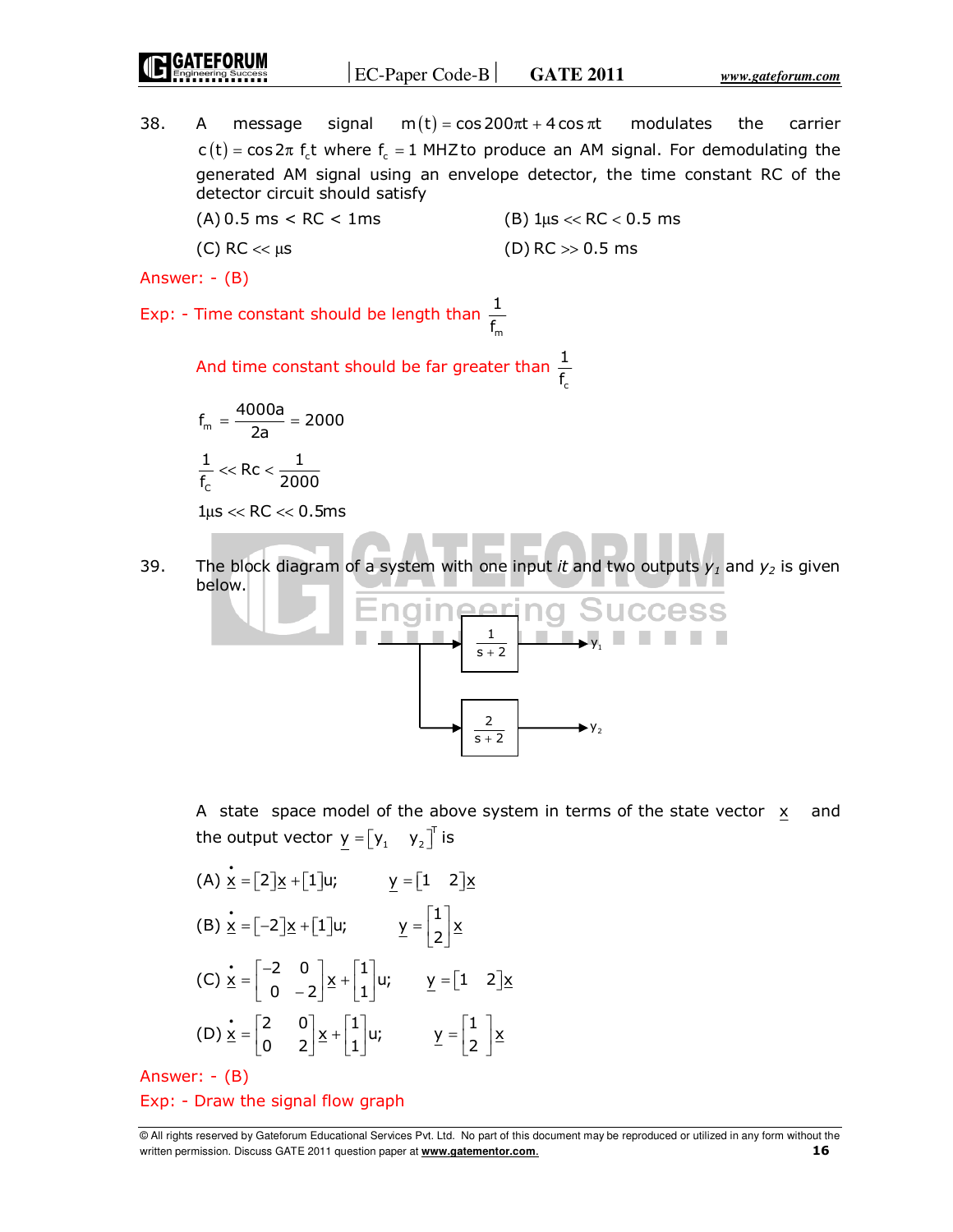

From the graph

 $\dot{x} = -2x + 4$  &  $y_1 = x_1$ ;  $y_2 = 2x_1$ 1 2  $\dot{x} = \begin{bmatrix} -2 \\ x + \begin{bmatrix} 1 \\ y \end{bmatrix} u \end{bmatrix}$  $\begin{bmatrix} y_1 \\ y_2 \end{bmatrix} = \begin{bmatrix} 1 \\ 2 \end{bmatrix} x$  $y_2$  | |2|  $\dot{x} = \begin{bmatrix} -2 \end{bmatrix} x + \begin{bmatrix} 1 \end{bmatrix} u; \begin{bmatrix} y_1 \\ y_2 \end{bmatrix} = \begin{bmatrix} 1 \\ 2 \end{bmatrix}$ 

40. Two systems  $H_1(z)$  and  $H_2(z)$  are connected in cascade as shown below. The overall output  $y(n)$  is the same as the input  $x(n)$  with a one unit delay. The transfer function of the second system *H2 (z)* is

$$
(A) \frac{(1 - 0.6z^{-1})}{z^{-1}(1 - 0.4z^{-1})}
$$
\n
$$
(B) \frac{z^{-1}(1 - 0.4z^{-1})}{(1 - 0.4z^{-1})}
$$
\n
$$
(C) \frac{z^{-1}(1 - 0.4z^{-1})}{(1 - 0.6z^{-1})}
$$
\n
$$
(D) \frac{(1 - 0.4z^{-1})}{z^{-1}(1 - 0.6z^{-1})}
$$

Answer: - (B)

Exp: - The overall transfer function =  $z^{-1}$  (: unit day T.F =  $z^{-1}$ )

$$
H_1(z)H_2(z) = z^{-1}
$$
;  $H_2(z) = \frac{z^{-1}}{H_1(z)} = z^{-1} \frac{(1 - 0.6z^{-1})}{(1 - 0.4z^{-1})}$ 

41. An 8085 assembly language program is given below. Assume that the carry flag is initially unset. The content of the accumulator after the execution of the program is

| <b>MVI</b><br>A,07H<br>RIC<br>MOV<br>B.A<br>RIC<br>RIC<br>ADD<br>B<br><b>RRC</b><br>(A) 8CH<br>$(B)$ 64H<br>$(C)$ 23H<br>$(D)$ 15H | P: 99. 9. 9 |  |  |
|------------------------------------------------------------------------------------------------------------------------------------|-------------|--|--|
|                                                                                                                                    |             |  |  |
|                                                                                                                                    |             |  |  |
|                                                                                                                                    |             |  |  |
|                                                                                                                                    |             |  |  |
|                                                                                                                                    |             |  |  |
|                                                                                                                                    |             |  |  |

<sup>©</sup> All rights reserved by Gateforum Educational Services Pvt. Ltd. No part of this document may be reproduced or utilized in any form without the written permission. Discuss GATE 2011 question paper at **www.gatementor.com**. **17**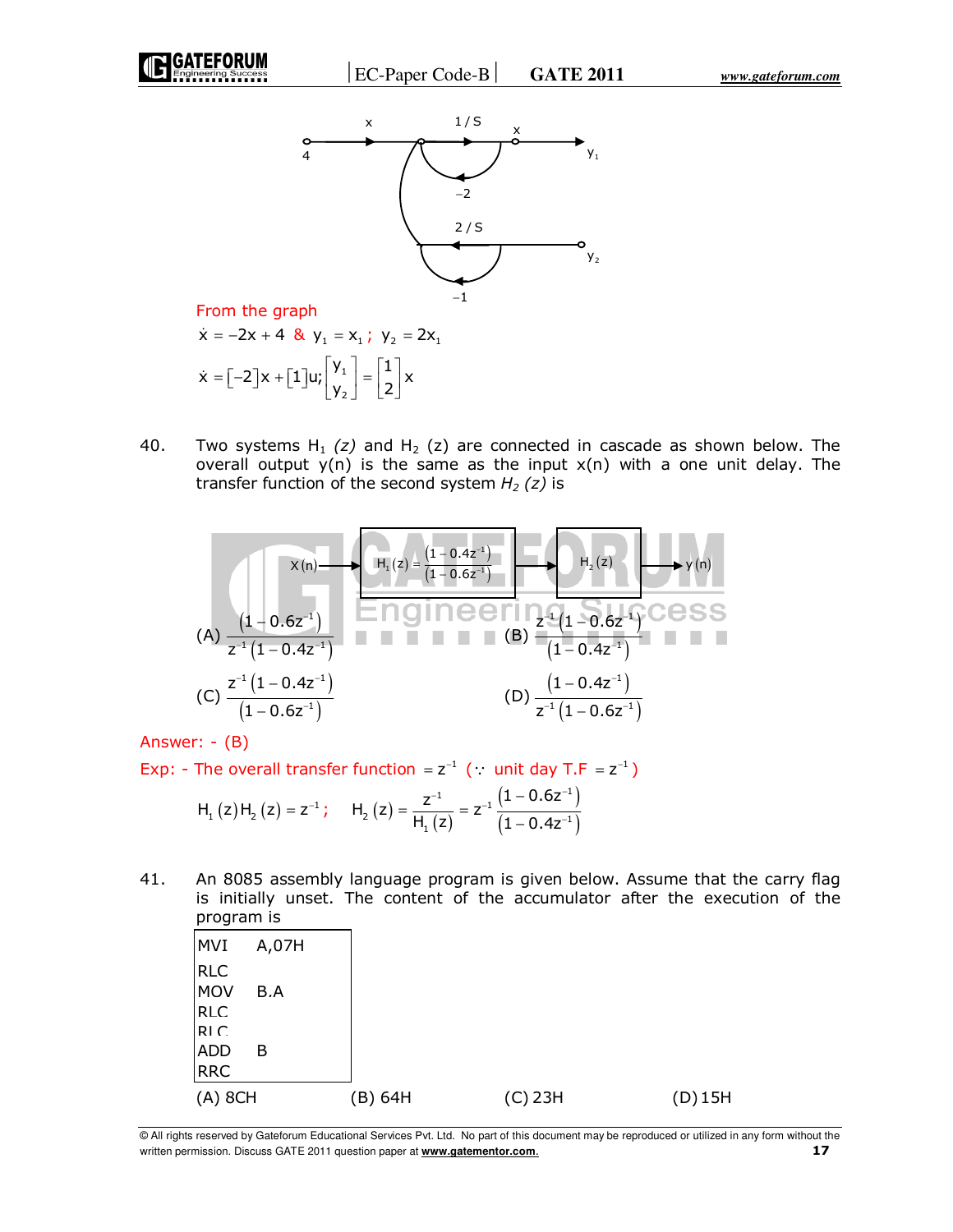|     |                                                 |        | $EC-Paper Code-B$  | <b>GATE 2011</b>    | www.gateforum.com                                                                                                                                                   |
|-----|-------------------------------------------------|--------|--------------------|---------------------|---------------------------------------------------------------------------------------------------------------------------------------------------------------------|
|     |                                                 |        |                    |                     |                                                                                                                                                                     |
|     | Answer: $-$ (C)                                 |        |                    |                     |                                                                                                                                                                     |
|     | Exp: - MVI A, 07 H                              |        | $\Rightarrow$ 0000 | 0111                | $\leftarrow$ The content of $'A'$                                                                                                                                   |
|     | <b>RLC</b>                                      |        | $\Rightarrow$ 0000 | 1110                | $\leftarrow$ The content of `A'                                                                                                                                     |
|     | MOV B, A                                        |        | $\Rightarrow$ 0000 | 1110                | $\leftarrow$ The content of 'B'                                                                                                                                     |
|     | <b>RLC</b>                                      |        | $\Rightarrow$ 0001 | 1100                | $\leftarrow$ The content of 'B'                                                                                                                                     |
|     | <b>RLC</b>                                      |        | $\Rightarrow$ 0011 | 1000                | $\leftarrow$ The content of 'B'                                                                                                                                     |
|     | <b>ADD B</b>                                    |        |                    |                     |                                                                                                                                                                     |
|     |                                                 |        |                    |                     |                                                                                                                                                                     |
|     |                                                 | A      | 0000<br>1110       |                     |                                                                                                                                                                     |
|     |                                                 | $^{+}$ |                    |                     |                                                                                                                                                                     |
|     |                                                 | B      | 0011<br>1000       |                     |                                                                                                                                                                     |
|     |                                                 |        | 0100<br>0110       |                     |                                                                                                                                                                     |
|     | RRC $\rightarrow \frac{0010}{2} \frac{0011}{3}$ |        | 23H                |                     |                                                                                                                                                                     |
|     |                                                 |        |                    |                     |                                                                                                                                                                     |
| 42. |                                                 |        |                    |                     | The first six points of the 8-point DFT of a real valued sequence<br>are 5, $1 - j3$ , 0, $3 - j4$ , 0 and $3 + j4$ The last two points of the DFT are respectively |
|     | $(A) 0, 1-i3$                                   |        | $(B)$ 0, 1+j3      | (C) 1+j3, 5         | $(D)$ 1 – j3, 5                                                                                                                                                     |
|     | Answer: $-$ (C)                                 |        |                    |                     |                                                                                                                                                                     |
|     | middle point.                                   |        |                    | Enaineerina Success | Exp: - DFT points are complex conjugates of each other and they one symmetric to the                                                                                |
|     | $x(0) = x^*(7)$                                 |        |                    |                     |                                                                                                                                                                     |

43. For the BJT Q<sub>L</sub> in the circuit shown below,  $\beta = \infty$ , V<sub>BEon=0.7V, V<sub>CEsat</sub> = 0.7V. The switch</sub> is initially closed. At time  $t = 0$ , the switch is opened. The time  $t$  at which  $Q_1$ leaves the active region is

 $\Rightarrow$  Last two points will be  $x^*(0)$  and  $x^*(1) = 1 + j3$  and 5

 $x(0) = x^*(7)$  $x(1) = x^*(6)$  $x(2) = x^*(5)$  $x(3) = x^{*}(4)$ 



<sup>©</sup> All rights reserved by Gateforum Educational Services Pvt. Ltd. No part of this document may be reproduced or utilized in any form without the written permission. Discuss GATE 2011 question paper at **www.gatementor.com**. **18**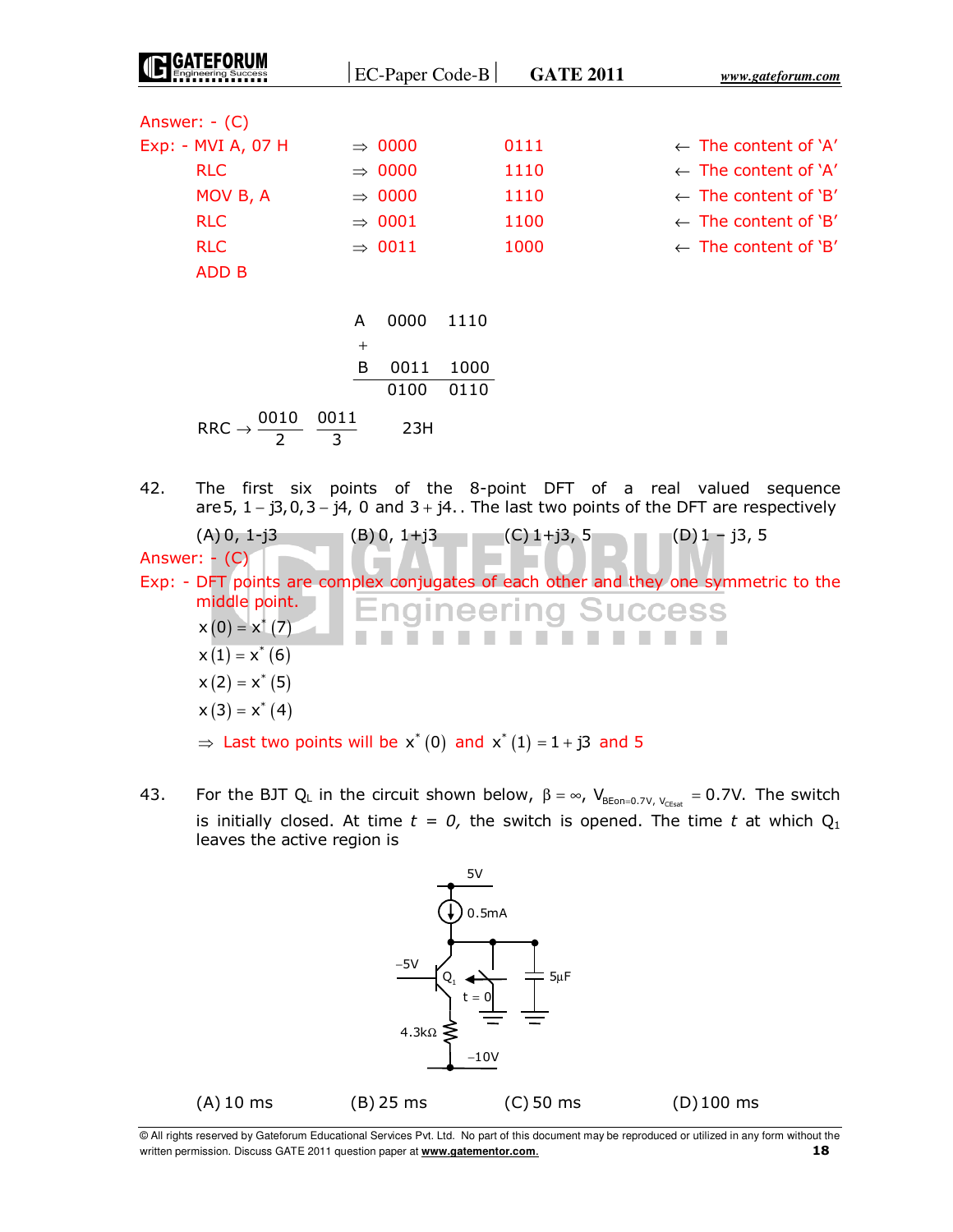Answer: - (C)  
\nExp: - Apply KVL at the BE junction  
\n
$$
I_{E} = \frac{-5 - 0.7 + 10}{4.3k\Omega} = \frac{4.3}{4.3k\Omega} = 1 \text{ mA}
$$
\nAlways  $I_{E} = 1 \text{ mA}$ ; At collector junction  
\n
$$
I_{Cap} + (0.5 \text{ mA}) = 1 \text{ mA}
$$
 (:  $\beta = \infty$ ;  $I_{E} = I_{C}$ )  
\n
$$
I_{Cap} = 1 - 0.5 = 0.5 \text{ mA}
$$
 always constant  
\n
$$
V_{CE} = V_{C} - V_{E} \Rightarrow V_{C} = V_{CE} + V_{E}
$$
\n
$$
= 0.7 + (4.3)3 \times 1 \times 10^{-3} = 0.7 + 4.3 (::  $V_{E} = I_{E}R_{E}$ )  
\n
$$
V_{C} = 5V = V_{cap}
$$
\n
$$
V_{cap} = I_{Cap} \frac{t}{c}
$$
 Or  $t = \frac{V_{cap}(C)}{I_{cap}} = \frac{(5) \times 5 \times 10^{-6}}{0.5 \times 10^{-3}} = 50 \text{ ms}$   
\n44. In the circuit shown below, the network N is described by the following Y matrix:
$$

Y = 
$$
\begin{bmatrix} 0.15 & -0.015 \\ 0.015 & 0.15 \end{bmatrix}
$$
. the voltage gain  $\frac{V_2}{V_1}$  is  
\n $\frac{25\Omega}{W} = \frac{I_1}{W} = \frac{I_2}{V_2}$   
\n $\frac{1}{V_2} = \frac{I_1}{100\Omega}$ 

(A)  $1/90$  (B)  $-1/90$  (C)  $-1/99$  (D)  $-1/11$ Answer: - (D) Exp:  $- N_1 = 100V + 25I_1$ ;  $V_2 = -100I_2$ 

$$
I_2 = Y_3 V_1 + Y_4 V_2 \Rightarrow -0.01 V_2 = 0.01 V_1 + 0.1 V_2 \Rightarrow \frac{V_2}{V_1} = \frac{-1}{11}
$$

45. In the circuit shown below, the initial charge on the capacitor is 2.5 mC, with the voltage polarity as indicated. The switch is closed at time t=0. The current *i(t)* at a time *t* after the switch is closed is



<sup>©</sup> All rights reserved by Gateforum Educational Services Pvt. Ltd. No part of this document may be reproduced or utilized in any form without the written permission. Discuss GATE 2011 question paper at **www.gatementor.com**. **19**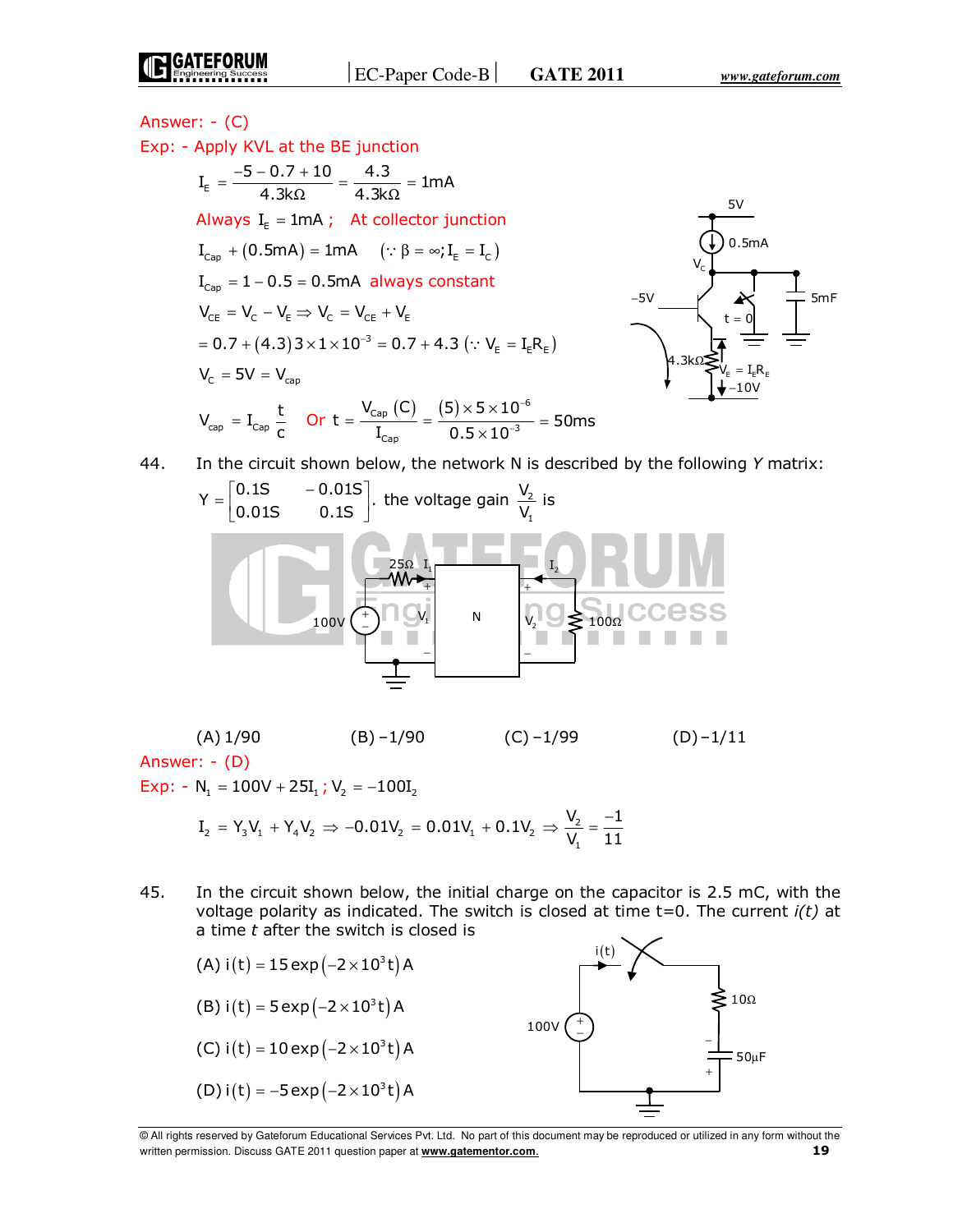Answer: - (A) Exp:  $-Q = 2.5MC$ −  $=\frac{2.5\times10^{-3}C}{2.0\times10^{-5}C}=$ 3  $V_{initial} = \frac{2.5 \times 10^{-3} \text{C}}{50 \times 10^{-6} \text{E}} = 50 V$  $\frac{\overline{0.20} \times 10^{-6}}{x \times 10^{-6}}$  = 50V  $\Rightarrow$  Thus net voltage = 100 + 50 = 150V −  $50\times 10^{-6}$ F  $i(t) = \frac{150}{10}$  exp  $(-2 \times 10^{t} t)$  A = 15 exp  $(-2 \times 10^{t} t)$  A 46. The system of equations  $x + y + z = 6$  $x + 4y + 6z = 20$  $x + 4y + \lambda z = \mu$ has NO solution for values of  $\lambda$  and  $\mu$  given by (A)  $\lambda = 6$ ,  $\mu = 20$  (B)  $\lambda = 6$ ,  $\mu \neq 20$  (C)  $\lambda \neq 6$ ,  $\mu = 20$  (D)  $\lambda \neq 6$ ,  $\mu \neq 20$ Answer: - (B) Exp: - Given equations are  $x + y + z = 6$ ,  $x + 4y + 6z = 20$  and  $x + 4y + \lambda z = \mu$ If  $\lambda = 6$  and  $\mu = 20$ , then  $x + 4y + 6z = 20$  $x + 4y + 6z = 20$  infinite solution If  $\lambda = 6$  and  $\mu \neq 20$ , the Igineering Success . . . . . .  $x + 4y + 6z = 20$  $(\mu \neq 20)$  no solution  $x + 4y + 6z = \mu$ If  $\lambda \neq 6$  and  $\mu = 20$  $+ 4y + 6z =$  $x + 4y + 6z = 20$  $+4y + \lambda z = 20$  will have solution  $x + 4y + \lambda z = 20$  $\lambda \neq 6$  and  $\mu \neq 20$  will also give solution 47. A fair dice is tossed two times. The probability that the second toss results in a value that is higher than the first toss is (A)  $2/36$  (B)  $2/6$  (C)  $5/12$  (D)  $1/2$ Answer: - (C) Exp: - Total number of cause = 36 Total number of favorable causes =  $5+4+3+2+1=15$ Then probability  $=$   $\frac{15}{36}$   $=$   $\frac{5}{12}$  $=\frac{15}{26}$  =  $(1,1)$   $(2,1)$   $(3,1)$   $(4,1)$   $(5,1)$  $(6,1)$ 

<sup>©</sup> All rights reserved by Gateforum Educational Services Pvt. Ltd. No part of this document may be reproduced or utilized in any form without the written permission. Discuss GATE 2011 question paper at **www.gatementor.com**. **20**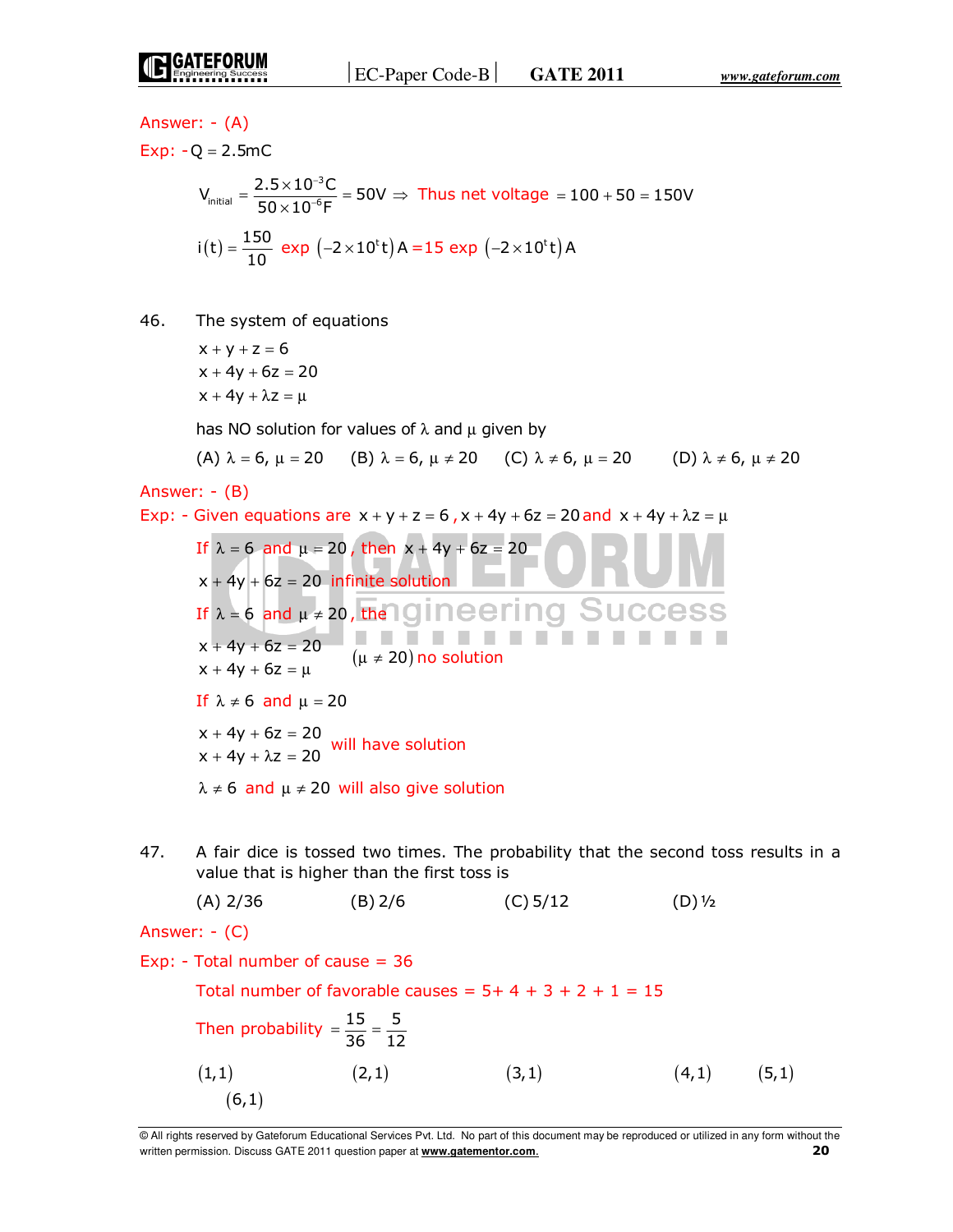| <b>GATEFORUM</b> | $EC-Paper Code-B$ | <b>GATE 2011</b> |        | www.gateforum.com |  |
|------------------|-------------------|------------------|--------|-------------------|--|
| (1, 2)<br>(6, 2) | (2, 2)            | (3, 2)           | (4, 2) | (5, 2)            |  |
| (1, 3)<br>(6, 3) | (2, 3)            | (3, 3)           | (4, 3) | (5, 3)            |  |
| (1, 4)<br>(6, 4) | (2, 4)            | (3, 4)           | (4, 4) | (5, 4)            |  |
| (1, 5)<br>(6, 5) | (2, 5)            | (3, 5)           | (4, 5) | (5, 5)            |  |
| (1, 6)<br>(6, 6) | (2, 6)            | (3, 6)           | (4, 6) | (5, 6)            |  |

### **Common Data Questions: 48 & 49**

The channel resistance of an N-channel JFET shown in the figure below is 600  $\Omega$ when the full channel thickness  $(t_{ch})$  of 10 µmis available for conduction. The built-in voltage of the gate  $P^+$  N junction  $(V_{bi})$  is -1 V. When the gate to source voltage ( $V_{GS}$ ) is 0 V, the channel is depleted by 1 $\mu$ m on each side due to the builtin voltage and hence the thickness available for conduction is only 8um



(A)  $480\Omega$  (B)  $600\Omega$  (C)  $750\Omega$  (D)  $1000\Omega$ 

<sup>©</sup> All rights reserved by Gateforum Educational Services Pvt. Ltd. No part of this document may be reproduced or utilized in any form without the written permission. Discuss GATE 2011 question paper at **www.gatementor.com**. **21**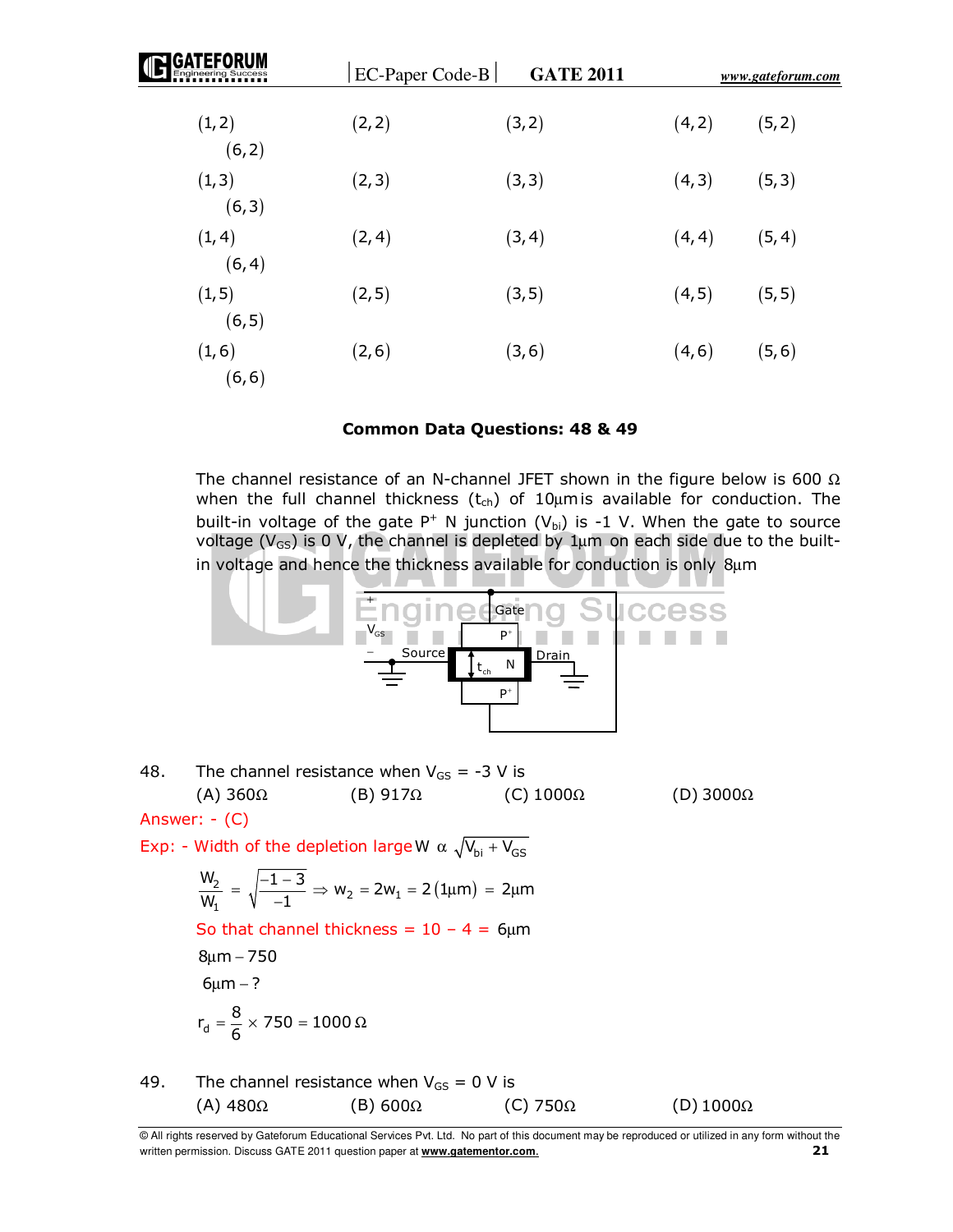Answer: - (C)

$$
\begin{aligned} \text{Exp:} \ -r_{\text{don}} \ &\alpha \frac{1}{t_{\text{oh}}} \\ \text{At } V_{\text{GS}} &= 0, t_{\text{ch}} = 10 \mu \text{m}; \text{(Given } r_{\text{d}} = 600 \Omega) \\ r_{\text{d}} &= \frac{10}{8} \times 600 \leftarrow \text{at } 8 \mu \text{m} = 750 \Omega \end{aligned}
$$

#### **Common Data Questions: 50 & 51**

The input-output transfer function of a plant  $H(s)$  $(S + 10)^2$  $H(s) = \frac{100}{s^2}$ .  $s(s+10$ = + The plant is placed in a unity negative feedback configuration as shown in the figure below.



Phase cross over frequency= –90 – 2 tan $^{-1}\left(\frac{\omega}{10}\right)$  = –180 $^{\circ}$  $-90 - 2\tan^{-1}\left(\frac{\omega}{10}\right) = -$ 

$$
\Rightarrow -2 \tan^{-1} \left( \frac{\omega}{10} \right) = -90^{\circ} \Rightarrow \tan^{-1} \left( \frac{\omega}{10} \right) = 45^{\circ} \Rightarrow \omega = 10 \text{ rad / sec}
$$
  
(H(jw)) = 
$$
\frac{100}{|j10|(j10+10)^{2}} = \frac{1}{10.2} = \frac{1}{20}
$$
  
GM = 20 log  $\frac{1}{1/20}$  = 20 log 20 = 26dB

51. The signal flow graph that **DOES NOT** model the plant transfer function *H(s)* is



<sup>©</sup> All rights reserved by Gateforum Educational Services Pvt. Ltd. No part of this document may be reproduced or utilized in any form without the written permission. Discuss GATE 2011 question paper at **www.gatementor.com**. **22**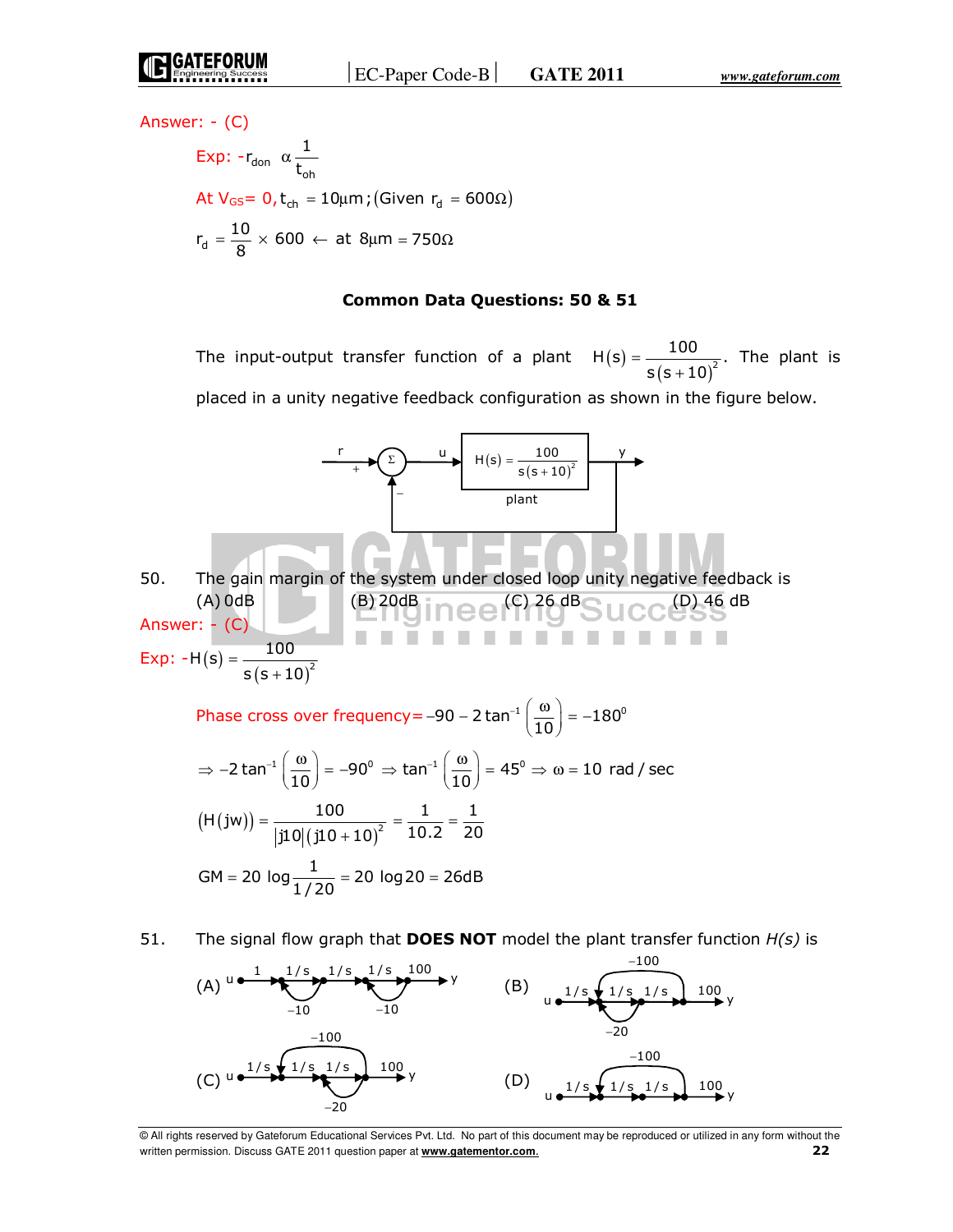Answer: - (D)

Exp: -(D) Option (D) does not fix for the given transfer function.

# **Linked Answer Questions: Q.52 to Q.55 Carry Two Marks Each**

### **Statement for Linked Answer Questions: 52 & 53**

 In the circuit shown below, assume that the voltage drop across a forward biased diode is 0.7 V. The thermal voltage  $V_t = kT / q = 25mV$ . The small signal input  $v_i = V_p \cos(\omega t)$  where  $V_p = 100$ mV.



<sup>©</sup> All rights reserved by Gateforum Educational Services Pvt. Ltd. No part of this document may be reproduced or utilized in any form without the written permission. Discuss GATE 2011 question paper at **www.gatementor.com**. **23**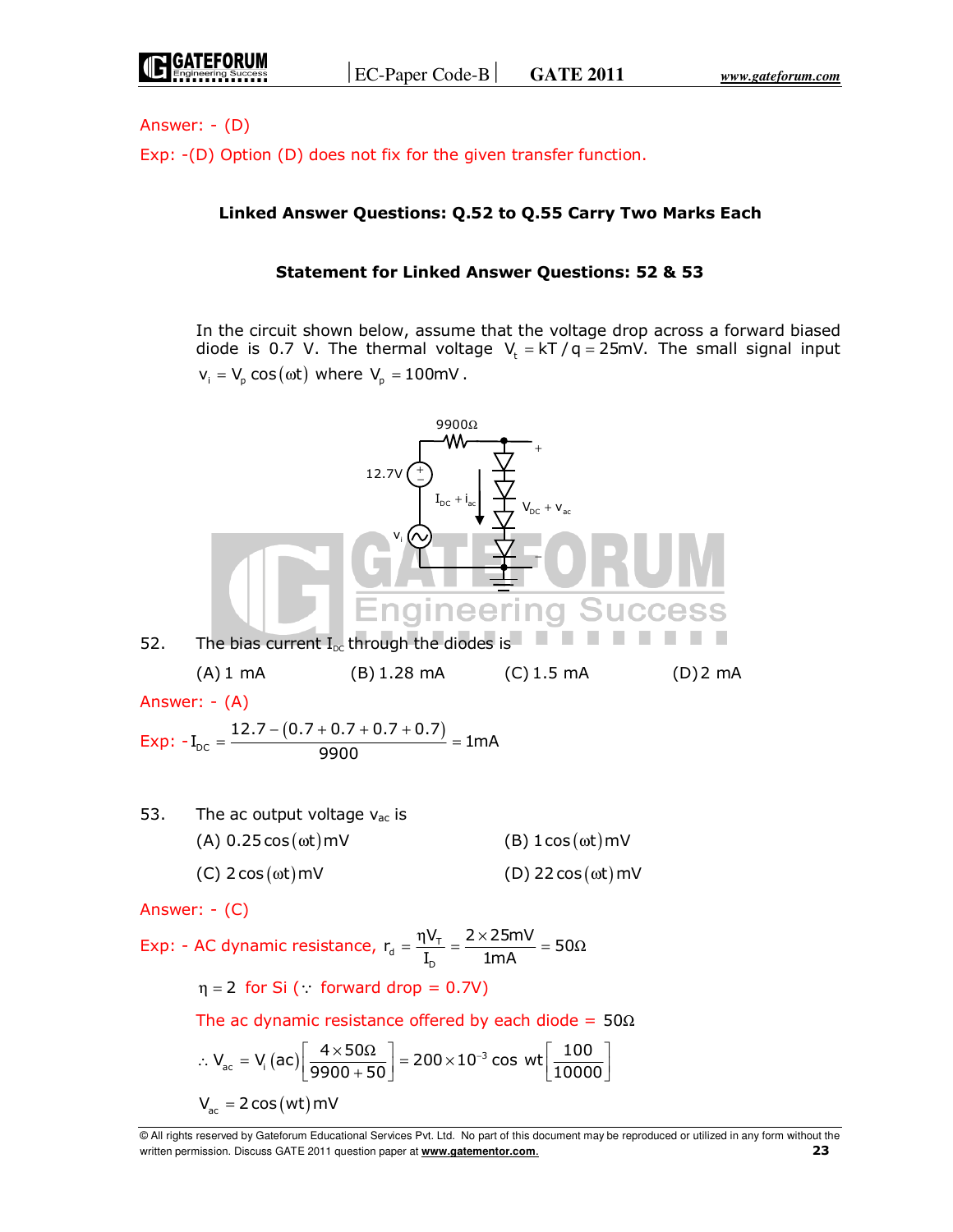## **Statement for Linked Answer Questions: 54 & 55**

 A four-phase and an eight-phase signal constellation are shown in the figure below. Q



54. For the constraint that the minimum distance between pairs of signal points be *d*  for both constellations, the radii  $r_1$ , and  $r_2$  of the circles are

(A) 
$$
r_1 = 0.707d
$$
,  $r_2 = 2.782d$ 

(C) 
$$
r_1 = 0.707d
$$
,  $r_2 = 1.545d$  (D)  $r_1 = 0.707d$ ,  $r_2 = 1.307d$ 

(B)  $r_1 = 0.707d$ ,  $r_2 = 1.932d$ 

 $\frac{d}{2}$  d  $\frac{d}{2}$ 

2

Answer: - (D)

 $r_{2} = 1.307d$ 

- Exp:- For  $1<sup>st</sup>$  constellation  $r_1^2 + r_1^2 = d^2 \Rightarrow r_1^2 = d^2 / 2 \Rightarrow r_1 = 0.707d$ For 2<sup>nd</sup> constellation  $= r_2 \cos 67.5$ d 2 2 r  $45^{\circ}$ r  $67.5^{\circ}$
- 55. Assuming high SNR and that all signals are equally probable, the additional average transmitted signal energy required by the 8-PSK signal to achieve the same error probability as the 4-PSK signal is

 (A) 11.90 dB (B) 8.73 dB (C) 6.79 dB (D) 5.33 dB Answer: - (D)

Exp: - Energy = 
$$
r_1^2
$$
 and  $r_2^2 \Rightarrow \frac{r_1^2}{r_2^2} = \frac{(0.707d)^2}{(1.307d)^2}$ 

\nEnergy (in dD) =  $10 \log \frac{(1.307)^2}{(0.707)^2} = 5.33dB$ 

# **Q. No. 56 – 60 Carry One Mark Each**

56. There are two candidates P and Q in an election. During the campaign, 40% of the voters promised to vote for P, and rest for Q. However, on the day of election 15% of the voters went back on their promise to vote for P and instead voted for Q. 25% of the voters went back on their promise to vote for Q and instead voted for P. Suppose, P lost by 2 votes, then what was the total number of voters? (A) 100 (B) 110 (C) 90 (D) 95 Answer: - (A)

<sup>©</sup> All rights reserved by Gateforum Educational Services Pvt. Ltd. No part of this document may be reproduced or utilized in any form without the written permission. Discuss GATE 2011 question paper at **www.gatementor.com**. **24**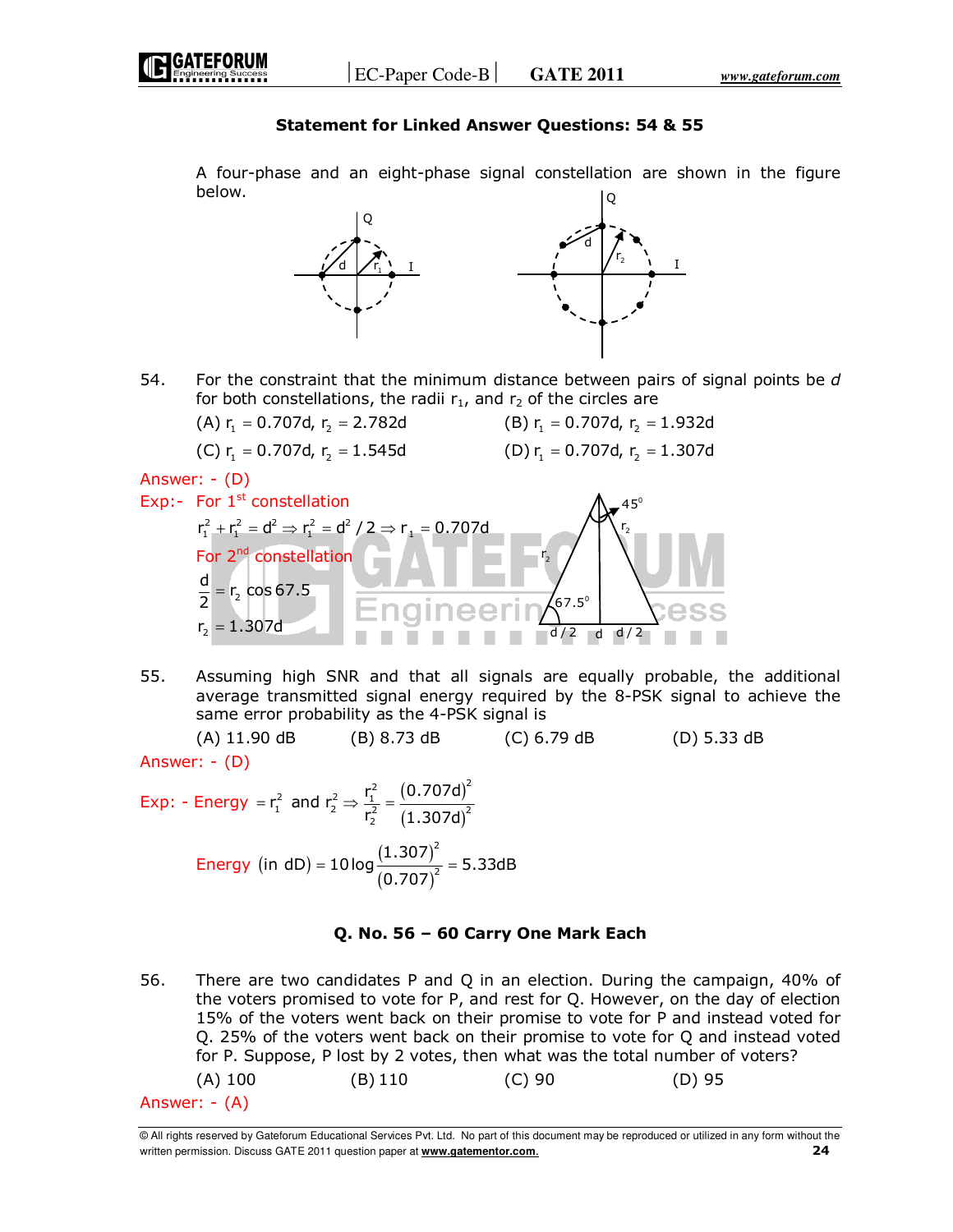$Exp: - P$  Q

| 40%                 | 60%    |
|---------------------|--------|
| -6%                 | $+6%$  |
| $+15%$              | $-15%$ |
| 49%                 | 51%    |
| $\therefore$ 2% = 2 |        |
| $100\% = 100$       |        |

57. Choose the most appropriate word from the options given below to complete the following sentence:

 **It was her view that the country's problems had been\_\_\_\_\_\_\_\_\_ by foreign technocrats, so that to invite them to come back would be counter-productive.** 

(A) Identified (B) ascertained (C) Texacerbated (D) Analysed

Answer: - (C)

- Exp: -The clues in the question are ---foreign technocrats did something negatively to the problems – so it is counter-productive to invite them. All other options are non-negative. The best choice is exacerbated which means aggravated or worsened.
- 58. Choose the word from the options given below that is most nearly opposite in meaning to the given word:

**nameering** 

**Frequency** 

 $(A)$  periodicity  $\blacksquare$   $\blacksquare$   $\blacksquare$   $\blacksquare$   $\blacksquare$   $(B)$  rarity  $\blacksquare$ 

**Success** 

(C) gradualness (D) persistency

Answer: - (B)

Exp: - The best antonym here is rarity which means shortage or scarcity.

59. Choose the most appropriate word from the options given below to complete the following sentence: **Under ethical guidelines recently adopted by the Indian Medical Association, human genes are to be manipulated only to correct diseases for which\_\_\_\_\_\_\_\_\_\_\_\_\_\_ treatments are unsatisfactory.** 

(A) Similar (B) Most (C) Uncommon (D) Available

Answer: - (D)

- Exp: The context seeks to take a deviation only when the existing/present/current/ alternative treatments are unsatisfactory. So the word for the blank should be a close synonym of existing/present/current/alternative. Available is the closest of all.
- 60. The question below consists of a pair of related words followed by four pairs of words. Select the pair that best expresses the relation in the original pair: **Gladiator : Arena**

(A) dancer : stage (B) commuter: train

(C) teacher : classroom (D) lawyer : courtroom

Answer: - (D)

<sup>©</sup> All rights reserved by Gateforum Educational Services Pvt. Ltd. No part of this document may be reproduced or utilized in any form without the written permission. Discuss GATE 2011 question paper at **www.gatementor.com**. **25**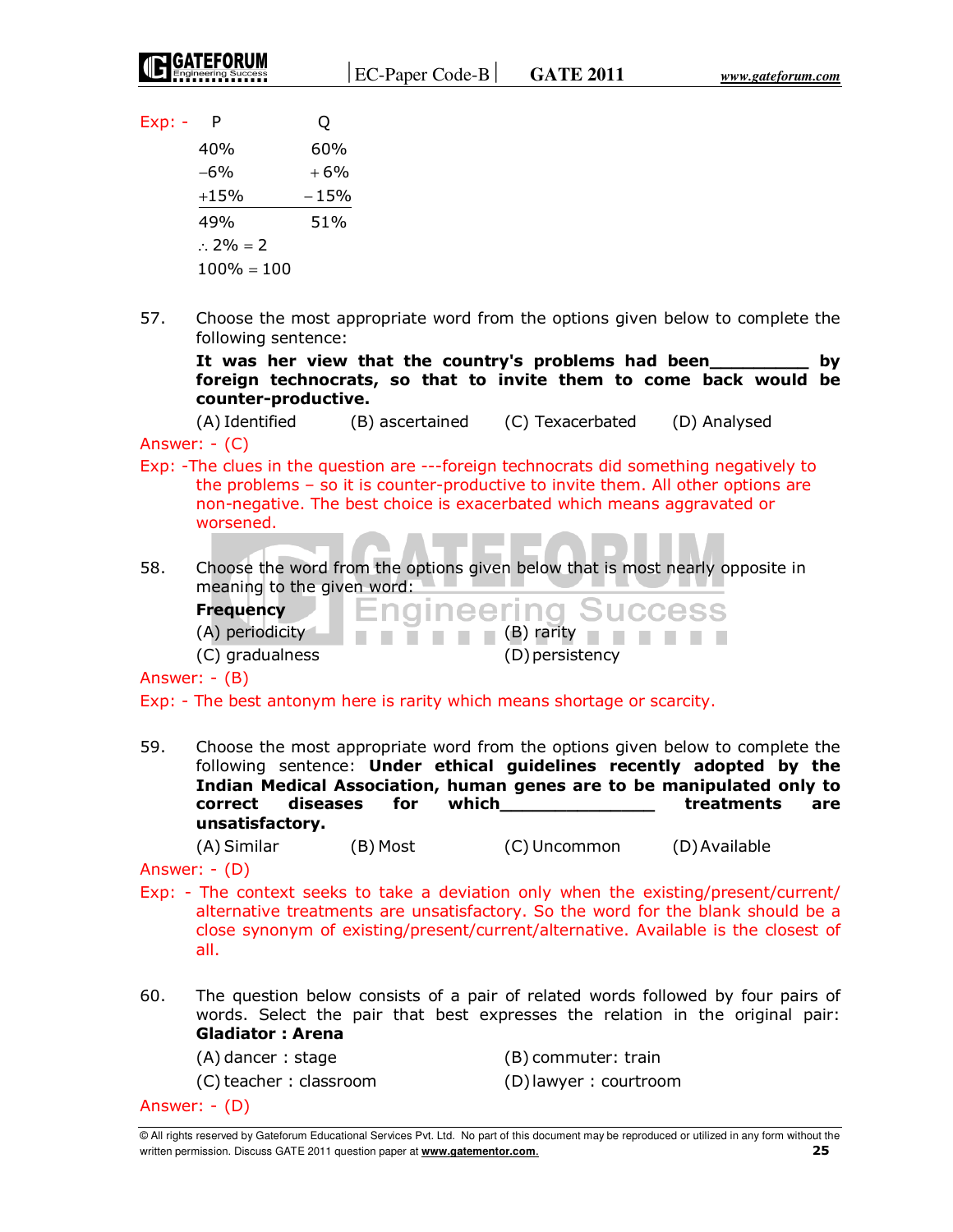| <b>IGATEFORUM</b>   |
|---------------------|
| Engineering Success |

Exp: - The given relationship is worker: workplace. A gladiator is (i) a person, usually a professional combatant trained to entertain the public by engaging in mortal combat with another person or a wild.(ii) A person engaged in a controversy or debate, especially in public.

# **Q. No. 61 – 65 Carry Two Marks Each**

61 The fuel consumed by a motorcycle during a journey while traveling at various speeds is indicated in the graph below.



The distances covered during four laps of the journey are listed in the table below

| Lap | <b>Distance (kilometers)</b> | <b>Average speed</b>  |
|-----|------------------------------|-----------------------|
|     |                              | (kilometers per hour) |
|     | 15                           | 15                    |
|     | 75                           |                       |
|     | 40                           | 75                    |
|     |                              |                       |

 From the given data, we can conclude that the fuel consumed per kilometre was least during the lap

| (A)P          |   | (B)Q                 | (C) R                                                        | (D)S |
|---------------|---|----------------------|--------------------------------------------------------------|------|
| Answer: - (A) |   |                      |                                                              |      |
| $Exp: -$      |   | Fuel consumption     | Actual                                                       |      |
|               | P | $60 \mathrm{km}/l$   | $\frac{15}{2} = \frac{1}{2}$<br>$\frac{1}{60} = \frac{1}{4}$ |      |
|               | Q | 90 km/l              | $rac{75}{90} = \frac{5}{6}$                                  |      |
|               | R | 75 km/l              | 40<br>$\frac{8}{1}$<br>$\frac{1}{75} - \frac{1}{15}$         |      |
|               | S | $30 \,\mathrm{km}/1$ | 10<br>30<br>3                                                |      |

© All rights reserved by Gateforum Educational Services Pvt. Ltd. No part of this document may be reproduced or utilized in any form without the written permission. Discuss GATE 2011 question paper at **www.gatementor.com**. **26**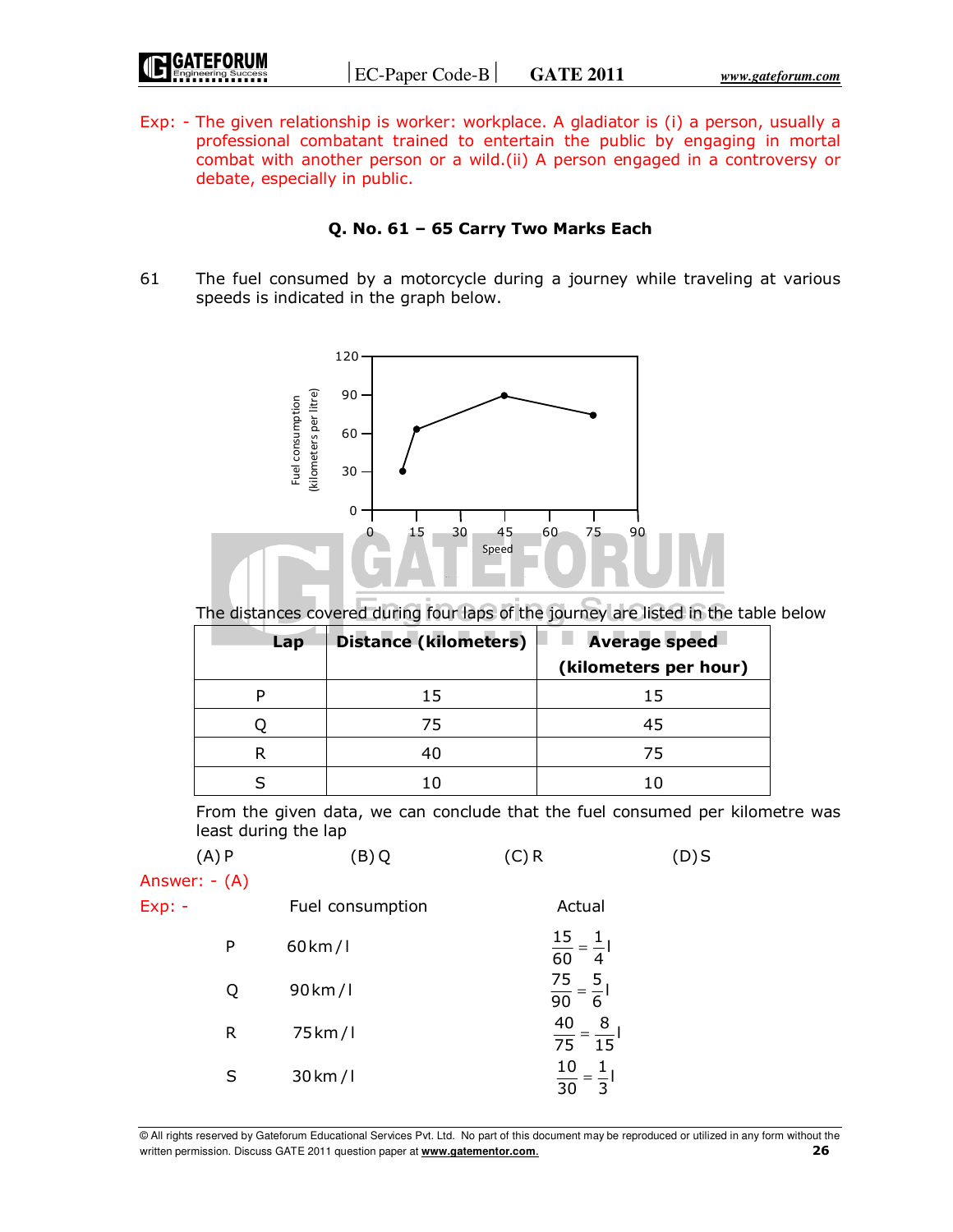62. Three friends, R, S and T shared toffee from a bowl. R took  $1/3^{rd}$  of the toffees, but returned four to the bowl. S took  $1/4^{\text{th}}$  of what was left but returned three toffees to the bowl. T took half of the remainder but returned two back into the bowl. If the bowl had 17 toffees left, how many toffees-were originally there in the bowl?

(A) 38 (B) 31 (C) 48 (D) 41

Answer: - (C)

Exp: - Let the total number of toffees is bowl e x

R took  $\frac{1}{3}$  of toffees and returned 4 to the bowl

∴ Number of toffees with  $R = \frac{1}{3}x - 4$ 

Remaining of toffees in bowl =  $\frac{2}{3}x+4$ 

Number of toffees with  $S = \frac{1}{4} \left( \frac{2}{3} x + 4 \right) - 3$  $\left(\frac{2}{3}x+4\right)$ -

Remaining toffees in bowl =  $\frac{3}{4} \left( \frac{2}{3} x + 4 \right) + 4$  $\left(\frac{2}{3}x+4\right)+$ 

Number of toffees with  $T = \frac{1}{2} \left( \frac{3}{4} \left( \frac{2}{3} x + 4 \right) + 4 \right) + 2$  $=\frac{1}{2}\left(\frac{3}{4}\left(\frac{2}{3}x+4\right)+4\right)+$ 

Remaining toffees in bowl =  $\frac{1}{2}$   $\left| \frac{3}{4} \left( \frac{2}{3}x + 4 \right) + 4 \right|$  + 2  $\left[\frac{3}{4}\left(\frac{2}{3}x+4\right)+4\right]+$ 

Given, 
$$
\frac{1}{2} \left[ \frac{3}{4} \left( \frac{2}{3} x + 4 \right) + 4 \right] + 2 = 17 \Rightarrow \frac{3}{4} \left( \frac{2}{3} x + 4 \right) = 27 \Rightarrow x = 48
$$

(A) 0 (B) -1 (C) 1 (D) 2

63. Given that  $f(y) = |y| / y$ , and q is any non-zero real number, the value of |  $f(q) - f(-q)$  | is

Answer: - (D)

Exp: - Given, 
$$
f(y) = \frac{|y|}{y} \Rightarrow f(q) = \frac{|q|}{q}
$$
;  $f(-q) = \frac{|-q|}{-q} = \frac{-|q|}{q}$ 

\n
$$
|f(q) - f(q)| = \frac{|q|}{q} + \frac{|q|}{q} = \frac{2|q|}{q} = 2
$$

64. The sum of n terms of the series 
$$
4+44+444+...
$$
 is  
\n(A)  $(4/81)[10^{n+1} - 9n - 1]$   
\n(B)  $(4/81)[10^{n-1} - 9n - 1]$   
\n(C)  $(4/81)[10^{n+1} - 9n - 10]$   
\n(D)  $(4/81)[10^n - 9n - 10]$ 

<sup>©</sup> All rights reserved by Gateforum Educational Services Pvt. Ltd. No part of this document may be reproduced or utilized in any form without the written permission. Discuss GATE 2011 question paper at **www.gatementor.com**. **27**